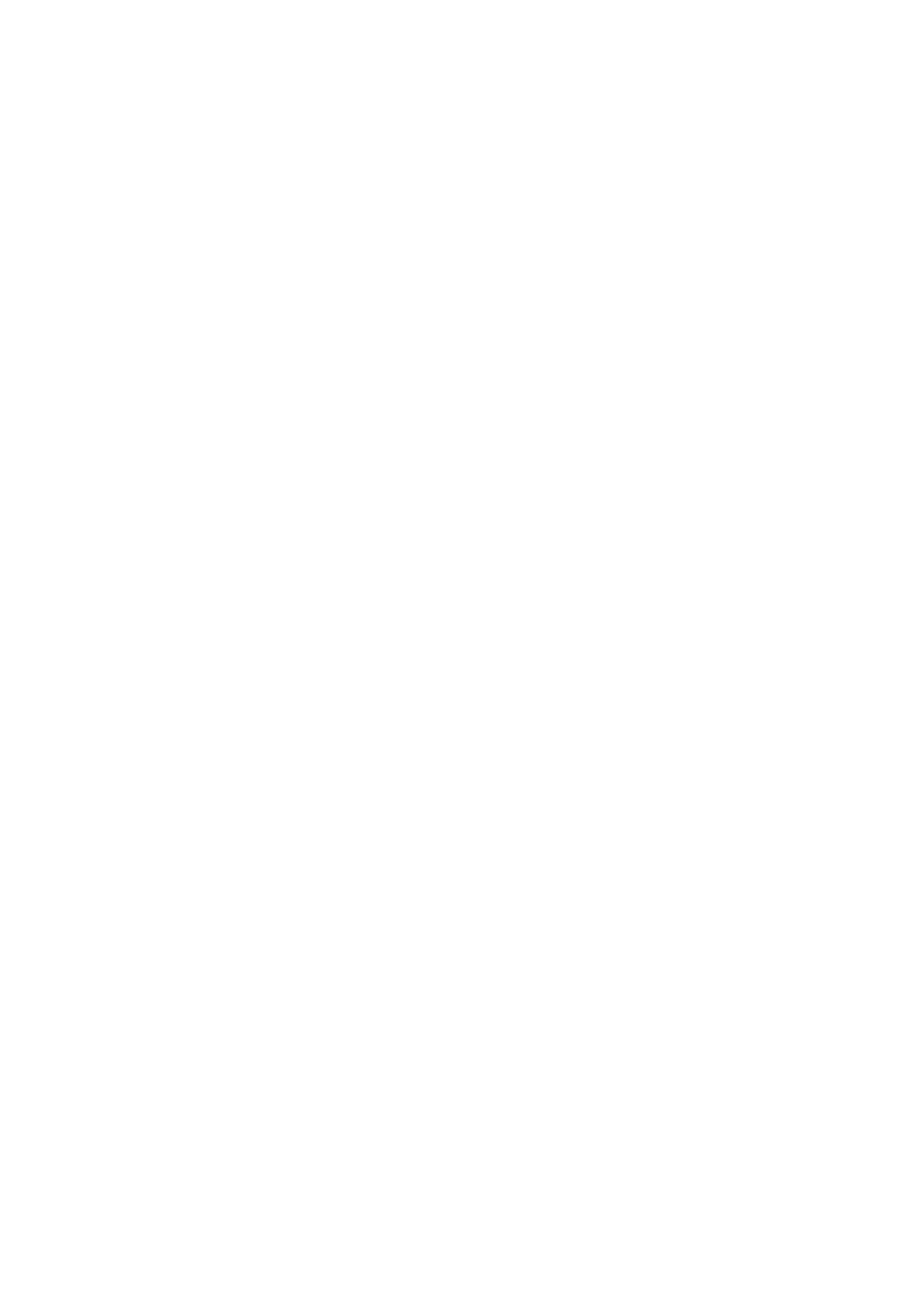Submission Date: December 6, 2018

Contract Number: AID-486-C-15-00001 Contract Period: May 14, 2015 to May 13, 2020 COR Name: Cristina Vélez Srinivasan

Submitted by: John Parks, Chief of Party, USAID Oceans

This document was produced by the USAID Oceans and Fisheries Partnership for review and approval by the United States Agency for International Development/Regional Development Mission for Asia (USAID/RDMA) funded Activity. The contents of this report do not necessarily reflect the views of USAID or the United States Government.

*Cover Photo: A fishing vessel in USAID Oceans' General Santos City, Philippines learning site. USAID Oceans/Farid Maruf*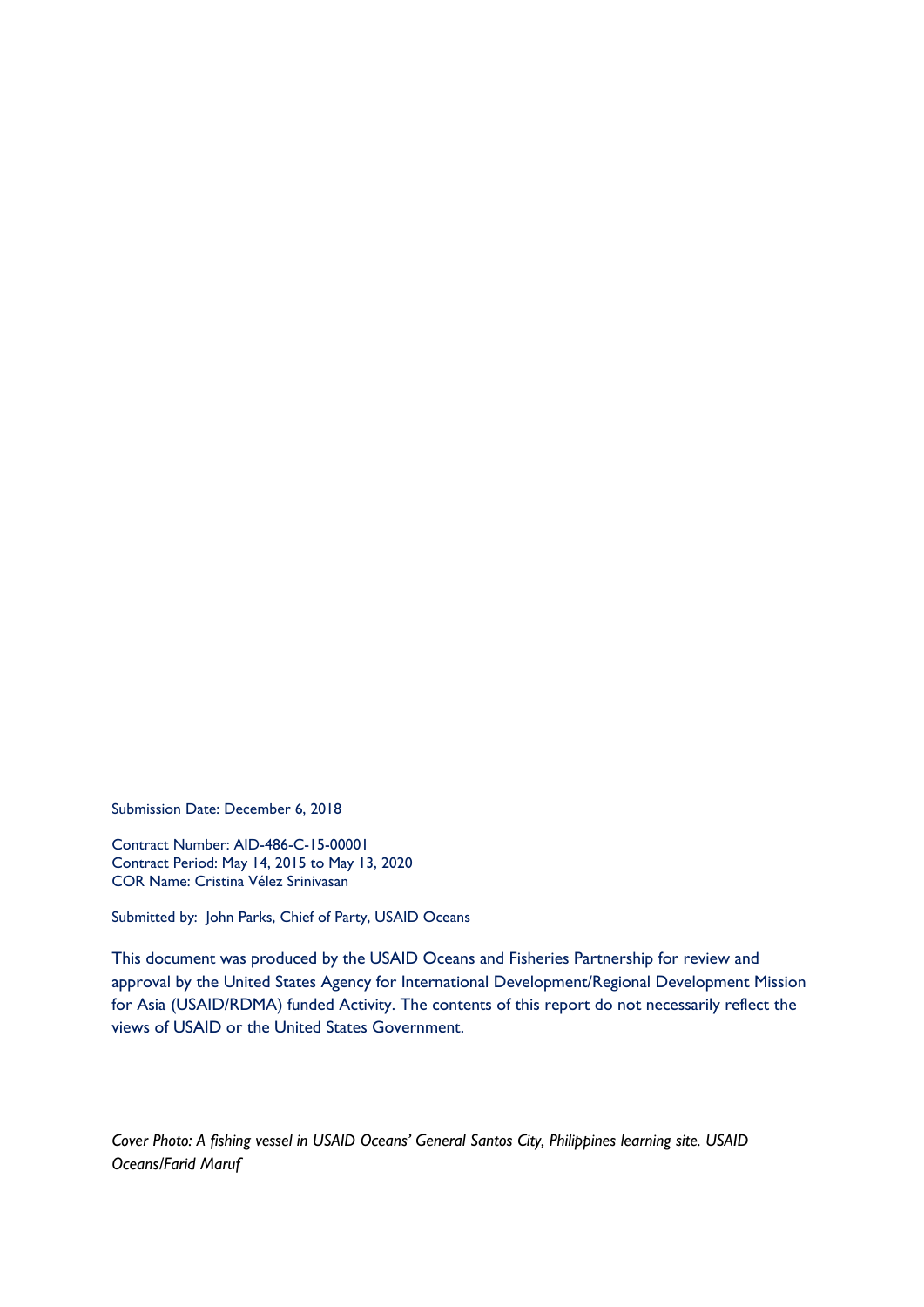# TABLE OF CONTENTS

| Ι. |                                                                     |  |
|----|---------------------------------------------------------------------|--|
|    |                                                                     |  |
|    |                                                                     |  |
|    |                                                                     |  |
| 2. | Scaling the Ecosystem Approach to Fisheries Management7             |  |
|    |                                                                     |  |
|    |                                                                     |  |
|    |                                                                     |  |
| 3. | A Case Study on Scaling for a Sub-Regional EAFM Approach: The Sulu- |  |
|    |                                                                     |  |
|    |                                                                     |  |
|    |                                                                     |  |
|    |                                                                     |  |
|    |                                                                     |  |
|    |                                                                     |  |

# LIST OF TABLES AND FIGURES

| Figure 2. SSS Sub-regional EAFM Planning Approach linked at Different Scales  10                  |  |
|---------------------------------------------------------------------------------------------------|--|
|                                                                                                   |  |
| Figure 4. Linkages of SSS Sub-Regional EAFM Plan with Regional, National and Site-based Fisheries |  |
|                                                                                                   |  |

| Table 1 .Benefits and Costs or Challenges of Scaling an EAFM at a Sub-regional Level 8   |
|------------------------------------------------------------------------------------------|
| Table 2. Summary of Consensus Points on the Primary Threats and Issues, Root Causes, and |
|                                                                                          |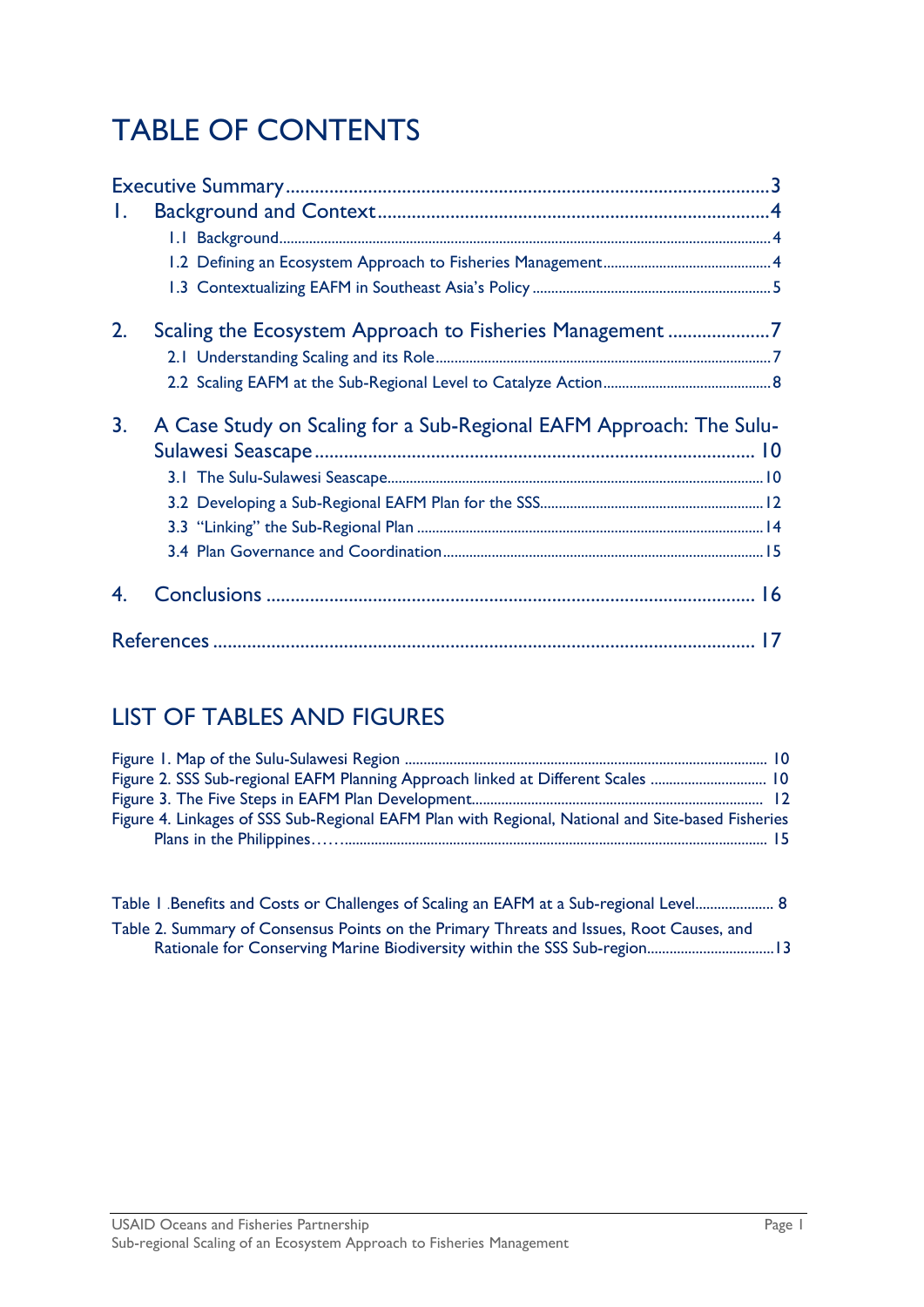# ACRONYMS AND ABBREVIATIONS

| <b>ADB</b>          | Asia Development Bank                                                 |
|---------------------|-----------------------------------------------------------------------|
| <b>ASEAN</b>        | Association of Southeast Asian Nations                                |
| <b>BFAR</b>         | Bureau of Fisheries and Aquatic Resources                             |
| <b>CCRF</b>         | Code of Conduct for Responsible Fisheries                             |
| CT                  | Coral Triangle                                                        |
| <b>CTI-CFF</b>      | Coral Triangle Initiative on Coral Reefs, Fisheries and Food Security |
| <b>EAFM</b>         | Ecosystem Approach to Fisheries Management                            |
| <b>EBM</b>          | Ecosystem-based Management                                            |
| <b>ECP</b>          | <b>Ecoregion Conservation Plan</b>                                    |
| <b>EEZ</b>          | <b>Exclusive Economic Zones</b>                                       |
| <b>FAO</b>          | United Nations Food and Agriculture Organization                      |
| <b>FMA</b>          | <b>Fisheries Management Area</b>                                      |
| <b>FMU</b>          | Fisheries management Unit                                             |
| <b>GEF</b>          | Global Environmental Fund                                             |
| <b>ICM</b>          | Integrated Coastal Management                                         |
| <b>IMU</b>          | Integrated Management Unit                                            |
| <b>IUU</b>          | Illegal, Unreported and Unregulated (fishing)                         |
| LME                 | Large Marine Ecosystem                                                |
| <b>MCS</b>          | Monitoring, Control and Surveillance                                  |
| <b>MMAF</b>         | Ministry of Marine Affairs and Fisheries                              |
| <b>MPA</b>          | Marine Protected Area                                                 |
| <b>NOAA</b>         | [U.S.] National Oceanic and Atmospheric Administration                |
| <b>RPOA</b>         | Regional Plan of Action                                               |
| <b>SDG</b>          | Sustainable Development Goal                                          |
| <b>SEAFDEC</b>      | Southeast Asian Fisheries Development Center                          |
| <b>SFMP</b>         | Sustainable Fisheries Management Plan                                 |
| <b>SSME</b>         | Sulu-Sulawesi Marine Ecoregion                                        |
| SSS                 | Sulu-Sulawesi Seas                                                    |
| <b>UNEP</b>         | United Nations Environment Programme                                  |
| <b>UNCLOS</b>       | United Nations Convention on the Law of the Sea                       |
| <b>USAID</b>        | United States Agency for International Development                    |
| <b>USAID Oceans</b> | USAID Oceans and Fisheries Partnership Activity                       |
| <b>WWF</b>          | World Wildlife Fund                                                   |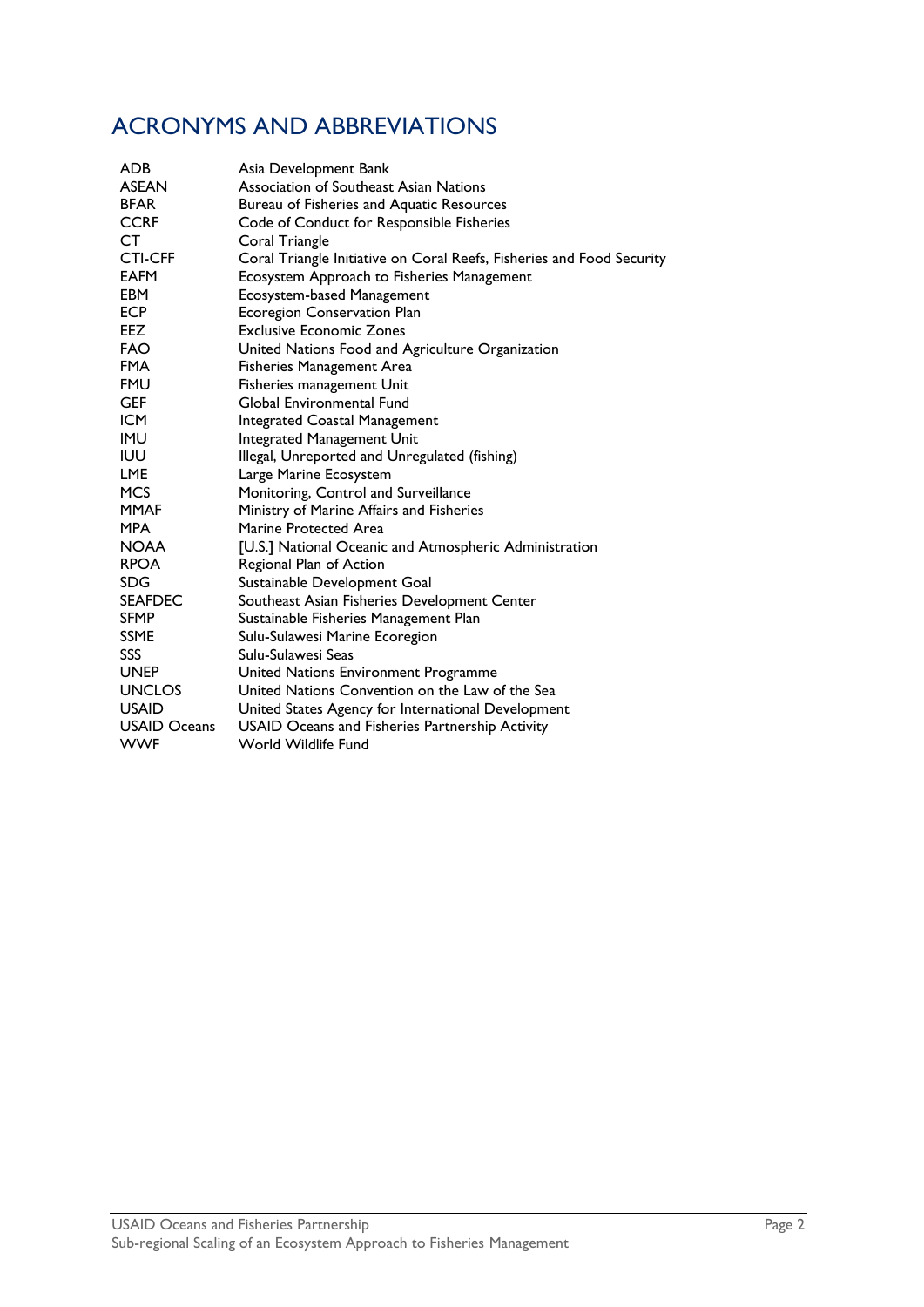# <span id="page-5-0"></span>EXECUTIVE SUMMARY

The establishment of appropriate fisheries management mechanisms is vital to ensure sustainable fisheries resources and achieving long-term food security in the Southeast Asian region. An Ecosystem Approach to Fisheries Management (EAFM) provides a broader framework for management of marine resources to achieve sustainable development goals through improved ecological well-being (e.g., habitat protection and restoration, pollution reduction and waste management, sustainable harvesting of fishery resources) and human well-being (e.g., food security, sustainable livelihoods, equitably distributed wealth). Applying an EAFM is considered the preferred option and best practice by most countries and regional organizations in Southeast Asia for the long-term sustainability of fisheries and the ecosystem services provided to society (e.g., food security, livelihoods, economic security, coastal protection, human health and well-being).

Adopting EAFM as a new management approach or an evolution of an existing approach requires an expanded scope of fisheries management over other conventional management approaches. A sub-regional EAFM plan can complement local, national, and regional fisheries management priorities, and can help to catalyze action at all levels that may not otherwise occur. A sub-region, in the context of planning, is defined as a space that is smaller than a region but larger than a local authority, such as a nation, and is usually based on location.

This technical paper provides an overview of how a sub-regional EAFM plan can be developed and scaled to include regional organizations, countries, local governments, and stakeholders. The paper was developed by the USAID Oceans and Fisheries Partnership (USAID Oceans), a five-year regional program working in partnership with the Southeast Asian Fisheries Development Center (SEAFDEC) to combat illegal, unreported, and unregulated fishing, and conserve marine biodiversity in Southeast Asia, and in doing so developed a sub-regional Ecosystem Approach to Fisheries Management (EAFM) plan for the Sulu-Sulawesi Seascape (SSS). The SSS can be considered a sub-region of Southeast Asia. In addition to the importance that the SSS sub-region serves for fisheries production, food security, and economic development in the region, it is also a globally significant priority area for biodiversity conservation. The sub-region is considered the epicenter of global marine biodiversity, with the highest number of coral reef, marine fish, seagrass, and mangroves species in the world. The deterioration of environmental conditions in the SSS indicates that the resource extraction has exceeded the natural capacity of this marine ecosystem for recovery, and its shared boundaries, ecosystem dynamics and resources, as well as transboundary environmental issues (including human migration) justify a taking a sub-regional approach to conserve the SSS.

This paper uses the Sulu-Sulawesi Sub-Regional Plan as a case study and aims to lay a foundation for sustainability and replication of fisheries management initiatives in the Southeast Asia region. It illustrates how fisheries management plans can be developed to be scaled up to support and link to relevant international, regional, and other sub-regional fisheries management plans, environmental initiatives, as well as scaled down to support and link to relevant national, provincial/state, and local fisheries management plans.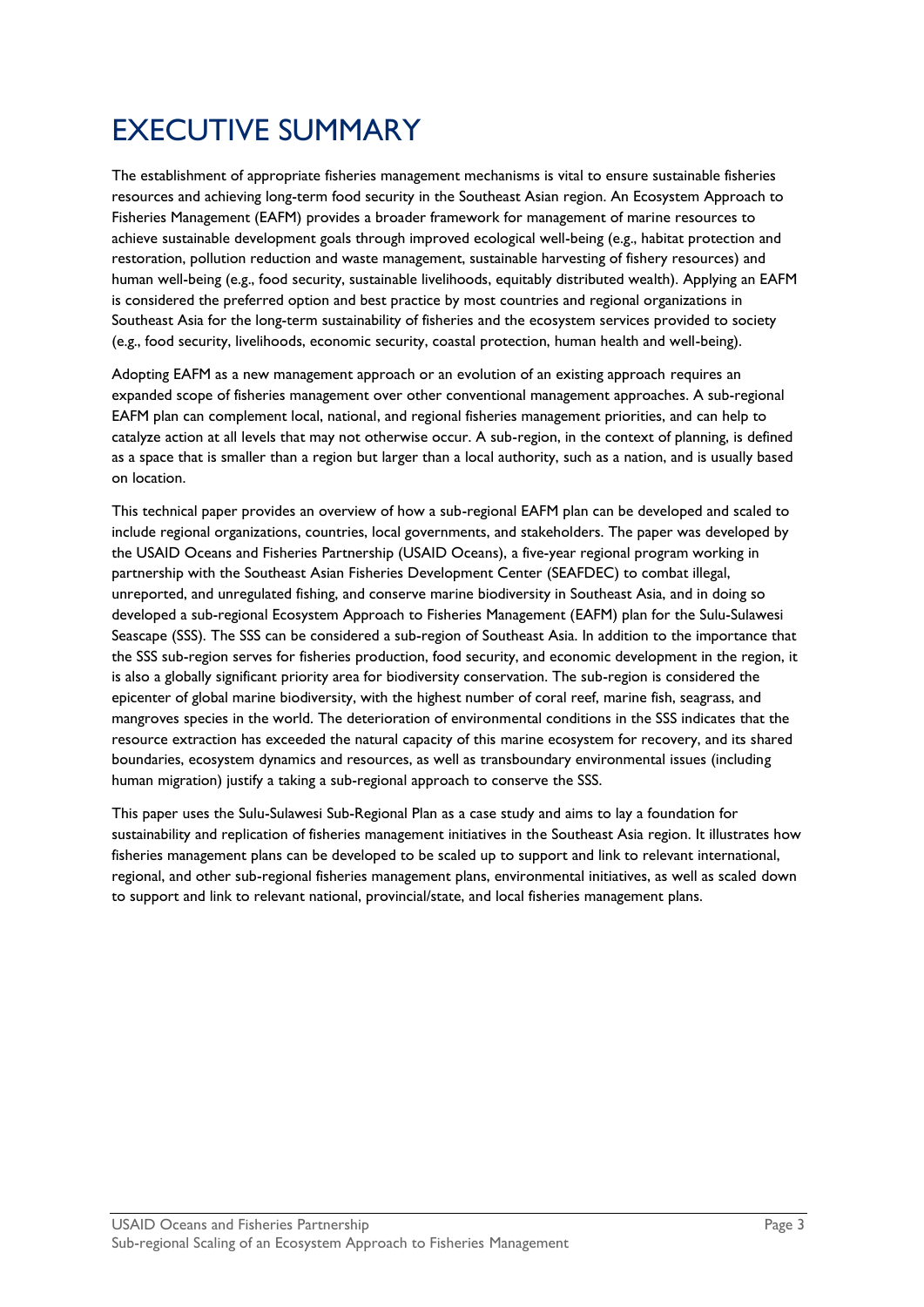# <span id="page-6-0"></span>1. BACKGROUND AND CONTEXT

## <span id="page-6-1"></span>1.1 BACKGROUND

Southeast Asia, including the Coral Triangle, is home to some of the world's most biologically diverse, economically productive, and vulnerable marine areas. The region faces increasing human population growth, natural resource exploitation pressures, and growing threats from pollution, habitat alteration, degradation, and climate change. Coastal communities are heavily dependent on marine fisheries for food and livelihood, however, a range of forces, such as weak governance, socioeconomic conditions, and ecosystem change is compounding the already complex challenges of overfishing and overcapacity facing Southeast Asian fisheries and these forces (Pomeroy, 2013).

The establishment of appropriate fisheries management mechanisms is vital to mitigate these stressors, ensure sustainable fisheries resources, and achieve long-term food security in the region. Currently, policies, legal, and regulatory frameworks that support fisheries management are generally based on increased concerns about decreasing and/or overexploited fish stocks. However, there is a need to enhance national fisheries management frameworks in the region through the incorporation of innovative management approaches for sustainable fisheries such as the Ecosystem Approach to Fisheries Management (EAFM).

An EAFM focuses equally on the ecological and human well-being or welfare aspects of fisheries. It also provides a broader framework for management of marine resources to achieve the Sustainable Development Goals (SDGs) through improved ecological well-being (e.g., habitat protection and restoration, pollution reduction and waste management, sustainable harvesting of fishery resources) and human well-being (e.g., food security, sustainable livelihoods, equitably distributed wealth). Transitioning towards an ecosystem approach requires that the scale of what is being managed be broadened—spatially and temporally—and more attention be given to governing across scales. One of the greatest shortfalls of conventional fisheries management—indeed, conventional environmental management—is the mismatch of scales of governance to the scales of the managed system. Identifying appropriate spatial, temporal, and governance scales is perhaps one of the most important aspects of transitioning to EAFM, as well as recognizing that marine resources are often mobile, transboundary resources that can benefit from a wider, multi-national scope of management.

Drawing on USAID Oceans' experience in developing a sub-regional EAFM plan for the Sulu-Sulawesi Seascape, this document: (i) outlines and compares the various scales where EAFM can be applied, including at the sub-regional level; (ii) discusses the complementary and catalytic role of a sub-regional EAFM plan in supporting national and regional fisheries management priorities; (iii) presents a case study of the process and lessons learned in undertaking a sub-regional EAFM initiative in Southeast Asia; and (iv) discusses how a subregional EAFM plan can be designed at scale to empower and catalyze actions between regional fisheries management organizations, countries, local governments, and fishers/private sector.

## <span id="page-6-2"></span>1.2 DEFINING AN ECOSYSTEM APPROACH TO FISHERIES MANAGEMENT

In 2003, the United Nations Food and Agriculture Organization (FAO) defined an EAFM as "an approach to fisheries management and development that strives to balance diverse societal objectives, by taking into account the knowledge and uncertainties about biotic, abiotic and human components of ecosystems and their interactions and applying an integrated approach to fisheries within ecologically meaningful boundaries" (FAO, 2003). The principles and guidelines in the FAO Code of Conduct for Responsible Fisheries support an EAFM and state that: "The purpose of the ecosystem approach to fisheries is to plan, develop, and manage fisheries in a manner that addresses the multiple needs and desires of societies without jeopardizing the options for future generations to benefit from the full range of goods and services provided by marine ecosystems" (FAO, 2003).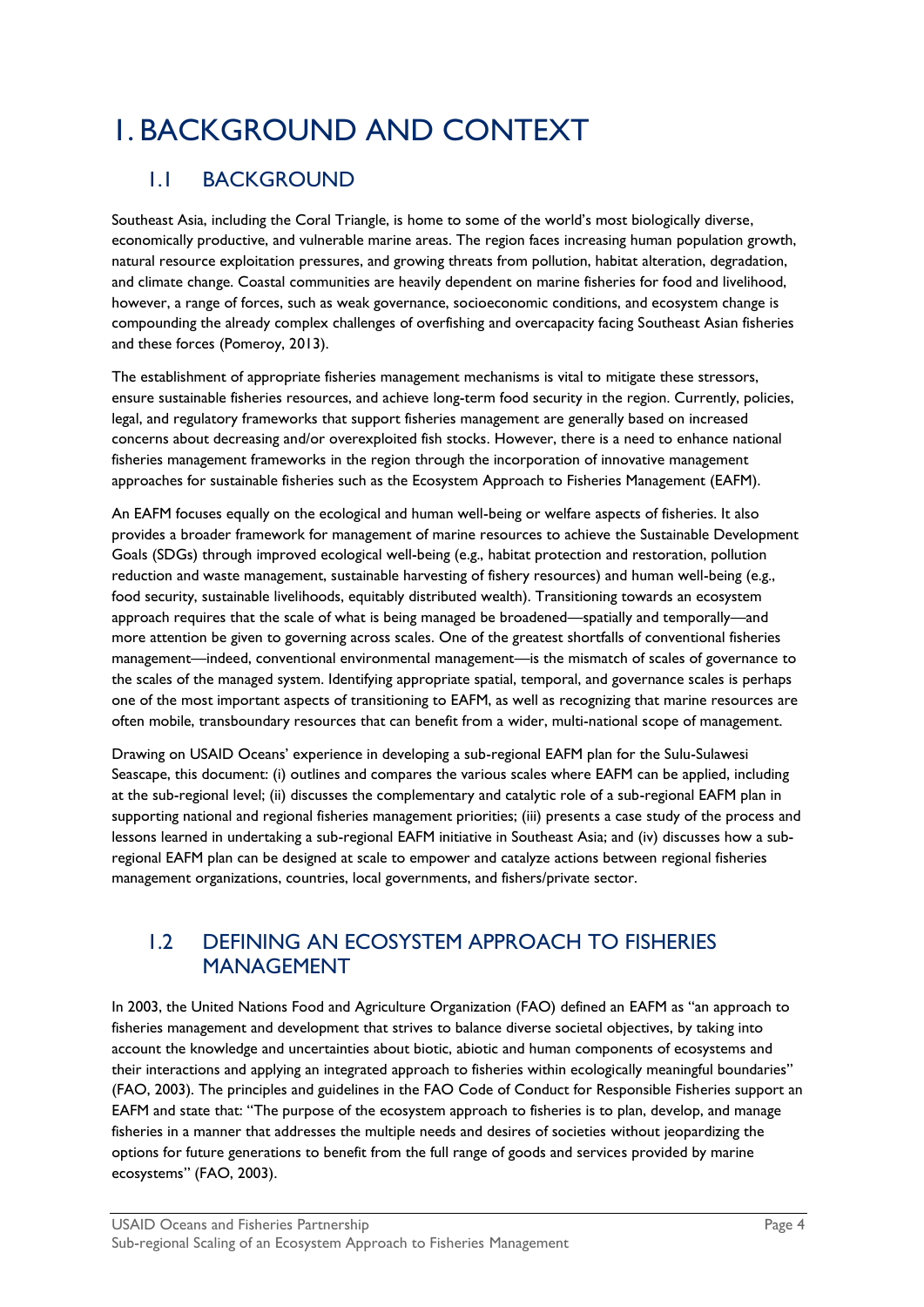The increased understanding of the interactions among different components of marine ecosystems such as fish, people, habitats, and climate has led to a growing recognition of the need to manage fisheries in the context of their supporting ecosystems. Under an EAFM, a fishery is not simply "fish in the sea and people in boats," but also covers the broader marine environment and natural components, such as coral reefs, mangroves, and the environment, as well as human activities, such as fishing, coastal development and tourism. It focuses on sustainable management of fisheries and their provisioning of food and livelihoods for humans, as a sectoral component of the more holistic Ecosystem-based Management (EBM), which also involves management of other non-fisheries sectors, such as coastal development and land-use, shipping, and transportation. As a systems approach, EAFM binds integrated coastal management and ecosystem-level perspectives grounded on the principles of collaborative and adaptive approaches.

EAFM is a means to implement sustainable development concepts into fisheries by addressing both human and ecological well-being. It merges two related but potentially converging paradigms; the first is ecosystem management that focuses on protecting and conserving ecosystem structure and functions by managing the biophysical components of ecosystem, and the second is fisheries management that focuses on providing food and income/livelihoods for humans by managing fisheries activities (FAO, 2003). There are various entry points for EAFM as a process. EAFM initiatives can be undertaken at many levels and by different stakeholder groups: (i) a single community or a group of communities wishing to improve the inshore fisheries' management; (ii) a government deciding to adopt EAFM in its policy; or (iii) a regional body wanting to develop high-level management of shared stocks at a sub-regional or Large Marine Ecosystem (LME) scale. A nested structure for fisheries management can be set up to include fairly large-scale regional seas (e.g., the Coral Triangle or Sulu-Sulawesi Seascape), for which integrated management plans would be developed by a regional advisory council and serve as the basis for centralized decision-making. These large regions could be subdivided into high seas and national Exclusive Economic zones (EEZs), and, if appropriate, more locally e.g., where local governments could serve as the basis for devolved management. For example, a nested system can be developed using existing LMEs as a natural boundary where projects are orientated to meet shared objectives and help to form the necessary linkages between the region as a whole and its local stakeholders.

## <span id="page-7-0"></span>1.3 CONTEXTUALIZING EAFM IN SOUTHEAST ASIA'S POLICY

The development of EAFM has its roots in international fisheries management efforts. In 1995, the FAO adopted the Code of Conduct for Responsible Fisheries (CCRF) to foster application of the new approaches to fisheries management embracing conservation and environmental, as well as social and economic considerations. The CCRF established the principles and standards applicable to the conservation, management and development of all fisheries. Associated technical guidelines were also developed relatively to precautionary approach to fisheries, fishing operations and integration of fisheries into coastal area management. Indicators for sustainable development of marine capture fisheries were later developed.

The CCRF was later regionalized in Asia through regional guidelines specific for capture fisheries (Southeast Asian Fisheries Development Center (SEAFDEC), 2003). In 2011, the Resolution and Plan of Action on Sustainable Fisheries for Food Security for the ASEAN Region Towards 2020 was adopted by ASEAN-SEAFDEC senior officials to guide the programs, projects, and activities for the implementation of the Resolution in the Southeast Asian region (SEAFDEC, 2011). Under the chapter on fisheries management, the EAFM was adopted.

EAFM is, in effect, a means of implementing many of the provisions of the FAO Code of Conduct for Responsible Fisheries and provides a way to achieve sustainable development in a fisheries context. The principles pertaining to EAFM are not new and can be traced back from the 1972 World Conference on Human Environment; the United Convention on the Law of the Sea adopted in 1982 (Articles 61, 192 & 193); the 1992 United Nations Conference on Environment and Development (UNCED) and its Agenda 21; the 1992 Convention on Biological Diversity; the Code of Conduct for Responsible Fisheries (CCRF) (FAO,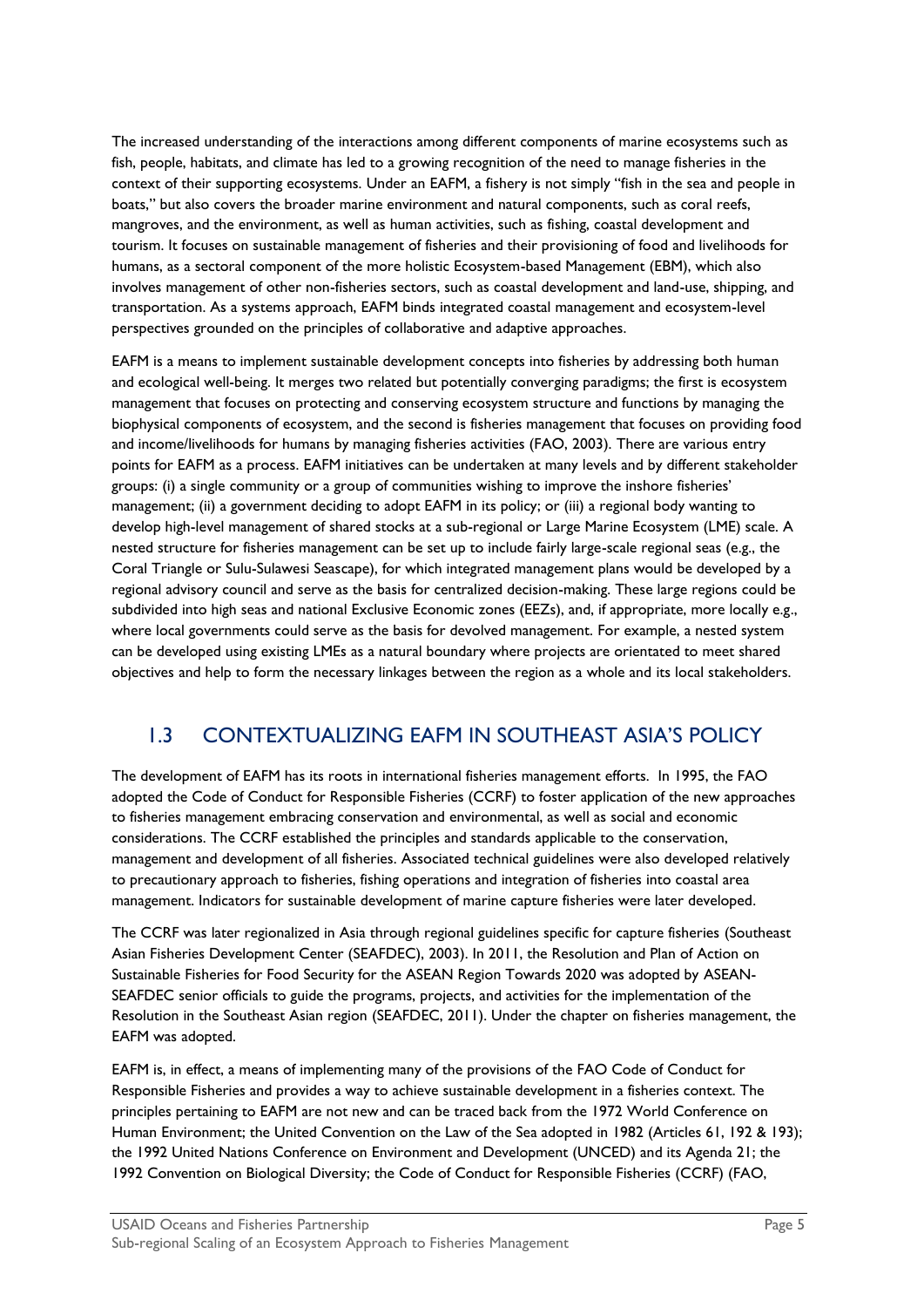1995); and the 2001 Reykjavik Declaration. The Report of the World Summit of Sustainable Development in 2002 (UN, 2002) also stated an agreement to develop and facilitate the use of EAFM. Furthermore, the Delegation of Nations to the World Summit on Sustainable Development in 2012 had expressed their commitment to effectively apply an ecosystem approach in the management of activities with an impact on the marine environment (UN, 2012).

EAFM is considered a preferred option for fisheries management and best practice by most countries and regional organizations in Southeast Asia for the long-term sustainability of fisheries and the ecosystem services provided to society (e.g., food security, livelihoods, economic security, coastal protection, human health and well-being). The shift to an EAFM from conventional fisheries management requires thoughtful consideration. One of the primary issues in adopting EAFM is the inclusion of an expanded scope of EAFM over conventional approaches; specifically, a broader scale in management.

Each of the ten ASEAN member countries is at a different stage in EAFM implementation (Pomeroy et al., 2015; USAID Oceans and Fisheries Partnership, 2017). While none of the countries has a specific law on an EAFM, all of them have laws and policies to support the EAFM principles, a number of them have developed relevant training programs and are implementing an EAFM but in an incremental manner through various projects and programs, often with technical assistance and support from external agencies or organizations. Under the Coral Triangle Initiative on Coral Reefs, Fisheries and Food Security (CTI-CFF), the six Coral Triangle countries (CT6) adopted a Regional Plan of Action (RPOA) with five overarching goals: (i) strengthening management of seascapes; (ii) applying an ecosystem approach to fisheries management (EAFM); (iii) developing and strengthening management of marine protected areas; (iv) implementing climate change adaptation measures; and (v) protecting threatened marine species (CTI-CFF, 2009). Under the Second Sustainable Development Goal (SDG 2), Target 1 emphasizes upon "strong legislative, policy and regulatory frameworks in place for achieving an EAFM". The RPOA specifically states: "At the national and regional levels, a strong legislative, policy, and regulatory framework is in place for achieving an EAFM, designed to plan, develop and manage fisheries in a manner that addresses the multiple needs and desires of societies, without jeopardizing the options for the future generations to benefit from the full range of goods and services provided by marine ecosystems. An EAFM is a key approach toward addressing common transboundary policy and regulatory concerns, such as (i) over-fishing of shared pelagic fish stocks; (ii) illegal cross-border fishing by small-scale fishers (stimulated by depletion of local coastal fisheries), commercial-scale fishing operations, and transshipment; (iii) overcapacity; and (iv) by-catch of protected and endangered species."

At the 48th Meeting of the SEAFDEC Council, April 2016 in Nha Trang, Vietnam, SEAFDEC was encouraged to use the sub-regional approach as a platform to enable countries to discuss and address fisheries management in transboundary areas and in combating IUU fishing. Several fisheries management units covering transboundary areas among countries in Southeast Asia were identified including the: (i) Sulu-Sulawesi Seascape (Malaysia, Indonesia and the Philippines); (ii) Gulf of Thailand (Malaysia – Thailand; Cambodia – Vietnam; including South China Sea (with Brunei Darussalam, Indonesia, Philippines, Singapore); and (iii) Andaman Sea (Indonesia, Malaysia, Myanmar, Thailand). An example of how this has been implemented in Southeast Asia is detailed in Section 2.3.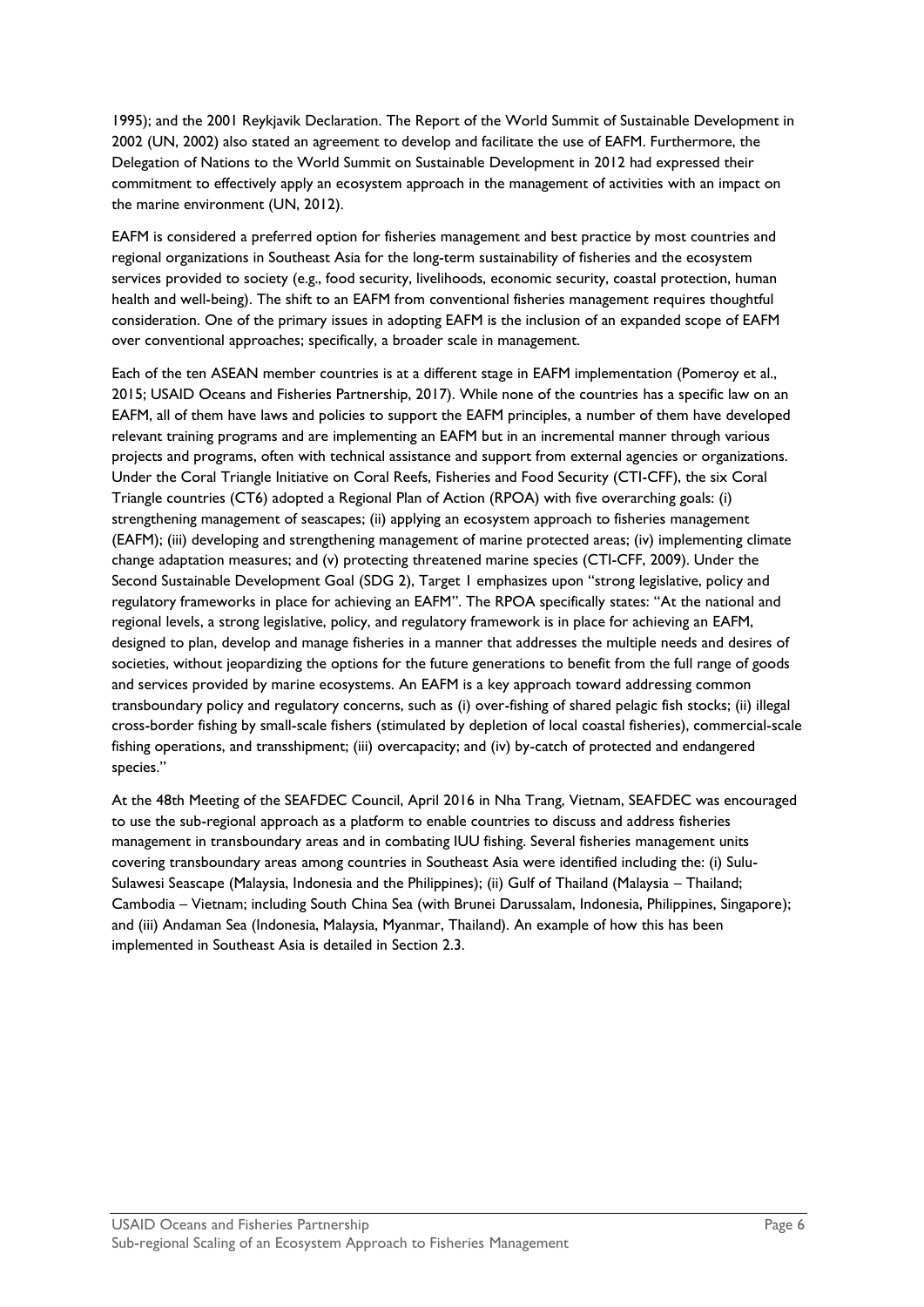# <span id="page-9-0"></span>2. SCALING THE ECOSYSTEM APPROACH TO FISHERIES MANAGEMENT

## <span id="page-9-1"></span>2.1 UNDERSTANDING SCALING AND ITS ROLE

"Scaling up" or "scaling down" refers to the transferability of concepts, methods and approaches, and organizational structures from one level to another in the dimensions of space, time, and governance; for instance, "scaling up" or "scaling down" from other management arrangements such as community-based management to a sub-regional ecosystem scale. It is crucial to identify the appropriate scales of marine ecosystem for fisheries management purposes. Scales where EAFM can be applied (depending upon the management goals and objectives including political, governance, ecosystem, fishery, and human) include from:

- Single-species management to management of multi-species assemblages;
- Managing fish with home ranges limited to sites within country boundaries to transboundary/straddling stock fisheries;
- Focusing on isolated drivers of change to considering broader environmental and human impacts;
- Design of individual protected areas to planning networks of protected areas;
- Conservation of a fragment of habitat to comprehensive spatial management;
- A larger national fisheries-management area down to a smaller-scale Integrated Management Unit (IMU);
- A single local government to multiple local governments surrounding an ecosystem, i.e., bay or gulf; or
- One national government to several national governments in a region.

Chua (2006) states that scaling up in Integrated Coastal Management (ICM) refers to three different contexts: (i) geographical expansion, (ii) functional expansion, and (iii) temporal considerations. The same contexts hold true for scaling up to an EAFM. Geographically, a management area could scale up from a single small coastal community operating in a nearshore area to include a broader geographic dimension, for instance, an enclosed bay shared by several villages or municipalities/districts, a long strip of coastal area that transcends several provinces or a marine seascape. Scaling up functionally takes into consideration new program interventions e.g., if the current intervention relates largely to enforcement, functional expansion could incorporate new interventions such as conserving or expanding livelihoods and/or increasing educational opportunities. It could also involve integration of fisheries management into broader administrative programs of local, municipal, and provincial/state government agencies or departments. Temporally, scaling up could shift from focusing solely on near-term issues like annual catch limits to considering long-term climate change and ocean acidification in the management process.

The initial scale for an EAFM may vary significantly depending on the geographic area, governance structures, socio-economic conditions, and the current priority issues. In general, starting at smaller spatial and governance scales (in terms of stakeholders, issues, and jurisdiction) may increase the likelihood of initial success, which can then be expanded. It is often easier to scale up once initial activities have been successful and become sustained at demonstration sites. Scaling up may be undertaken to encompass more stakeholder groups, manage a larger jurisdiction or IMU, and/or address new issues or a greater range of issues. In scaling up, a new EAFM plan and agreements may generally need to be developed or existing plans modified. If there is a spatial expansion of the IMU, further data collection and analyses will likely be required. New stakeholder groups and organizations may have to be organized and coordinated with existing ones. Moreover, additional funding may be required, which may also lead to new opportunities to broaden the funding base and potentially increase inefficiencies as communities leverage capabilities and resources for the common good. Additional legal support may also be needed if the new scale concerns multiple political jurisdictions.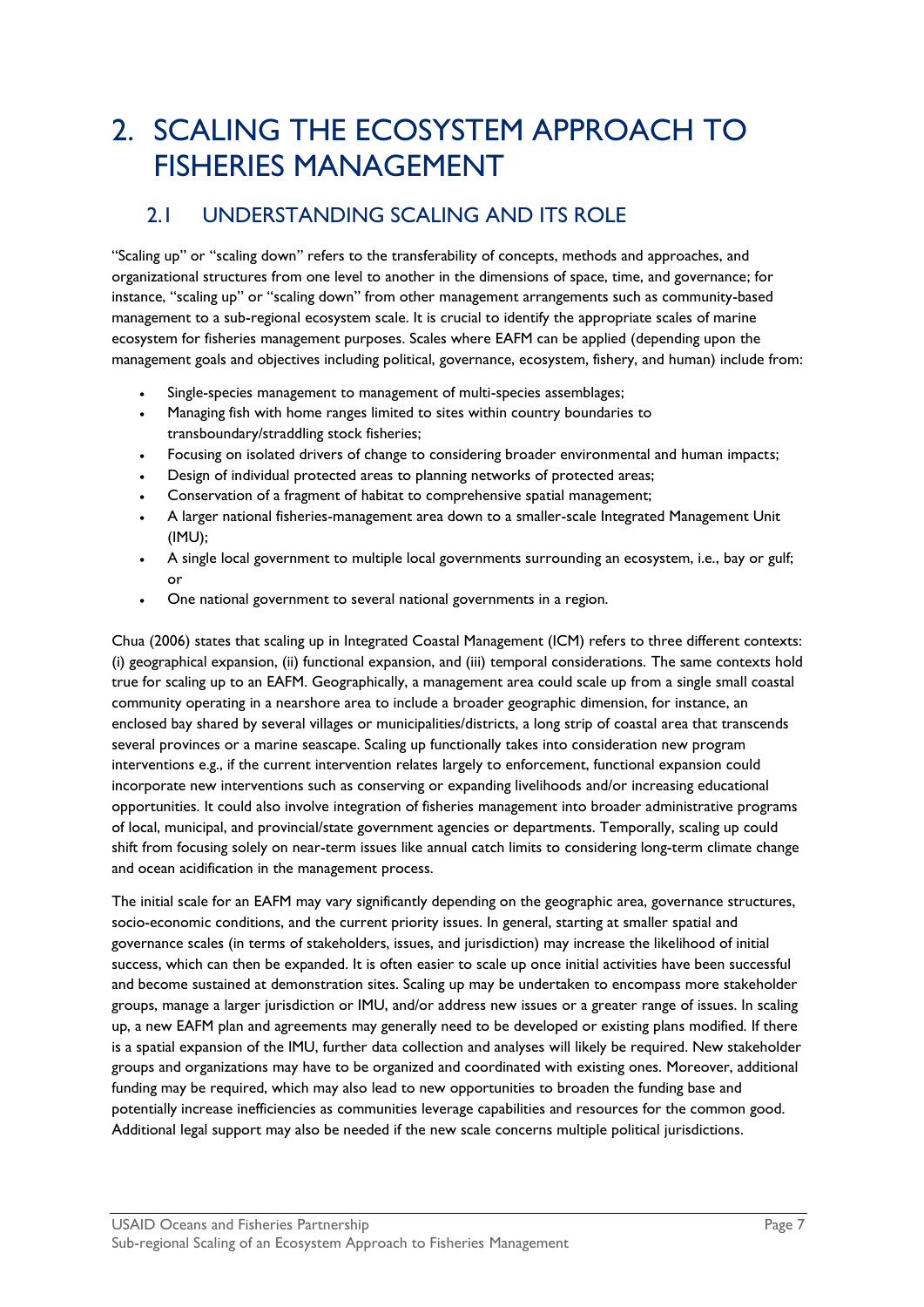Scaling may be constrained by a number of factors including funding, resources, legal authorities, management structures, and voluntary bases of participation. To identify and better understand potential constraints, the following considerations should be made effectively to scale the EAFM plan. First, it is important to understand whether and how social, economic and institutional factors in implementing the EAFM plan vary depending on the scale of the fishery e.g., local, national, regional (involving two or more countries), and at a broader international scale, such as those covering several sub-regions or even continents. Second, the various potential fisheries management challenges must be addressed; human (social, economic and institutional) scales can be different from that of the resource, or of the harvesting activity and there can be differences in the scales that are appropriate to deal with each component of a fishery – fish stocks, fishers, gear, science, enforcement, policy, etc.

Lastly, management of a given fishery may have to be undertaken at multiple scales. This may involve "scaling up" and/or "scaling down." For example, if fisheries management (and an EAFM) is already implemented at a broad geographical scale (e.g., state, province or nation), it may need to be scaled "down" to a local level. Similarly, if local-level or community-based management is in place within local ecosystems, it may need to be "scaled up," while allowing for spatial heterogeneity and differing human and institutional arrangements. These situations may imply a need for 'cross-scale linkages.' For example, an institutional arrangement may be needed to help coordinate across boundaries in situations where local or decentralized approaches to management are needed to account for local conditions but the fish stocks range over larger geographical areas. This could be the case for a fishery of a highly migratory stock, such as tuna, where biological aspects must be considered on a large, multinational scale, while national or sub-national scale may best fit fishers and management system needs (i.e., local management of fleets).

### <span id="page-10-0"></span>2.2 SCALING EAFM AT THE SUB-REGIONAL LEVEL TO CATALYZE ACTION

A sub-region, in the context of planning, is defined as a space that is smaller than a region but larger than a local authority, such as a nation, and is usually based on location. For instance, the Sulu-Sulawesi Seas can be considered as a sub-region in Southeast Asia. A sub-regional EAFM plan can complement local, national, and regional fisheries management priorities and can help to catalyze action at all levels that may otherwise not occur. A sub-regional approach can support the development of joint or coordinated management plans for fisheries and habitat management, management and control of fishing effort, and strengthening of the cooperation on Monitoring, Control and Surveillance (MCS) to verify and certify the legal status of the fisheries, thereby reducing levels of IUU Fishing (Torell, 2017). Table 1 illustrates some of the benefits and costs or challenges of scaling an EAFM at the sub-regional level.

| <b>Benefits</b>                                            | <b>Costs/Challenges</b>                                  |  |
|------------------------------------------------------------|----------------------------------------------------------|--|
| Enables management of a broader ecosystem (spatial and     | Requires higher levels of cooperation, coordination, and |  |
| temporal, e.g. longer timeframes accommodating climate     | participation across governments, sectors (e.g. coastal, |  |
| change) and social systems relevant to fisheries           | climate, development), and jurisdictional boundaries as  |  |
|                                                            | well as the public                                       |  |
| Supports in the establishment of a fisheries management    | Could involve a development of a new policy and legal    |  |
| framework that allows for multiple objectives - fisheries, | framework                                                |  |
| ecosystem, and socioeconomic goods and services            |                                                          |  |
| Improved coordination, consultation, planning, and         | Demands a more diverse data and information to support   |  |
| implementation of management within and across             | decision-making across sectors and stakeholders          |  |
| regional, national, provincial, and local levels with      |                                                          |  |
| overlapping responsibilities for managing activities that  |                                                          |  |
| impact transboundary fisheries and marine ecosystems       |                                                          |  |
| Greater recognition of ecological and social system-wide   | Higher costs of management due to additional data and    |  |
| connections and effects that different components of the   | information; increased coordination, planning, and       |  |
|                                                            | consultative decision-making; and staff                  |  |

#### <span id="page-10-1"></span>**Table 1. Benefits and Costs or Challenges of Scaling an EAFM at a Sub-Regional Level**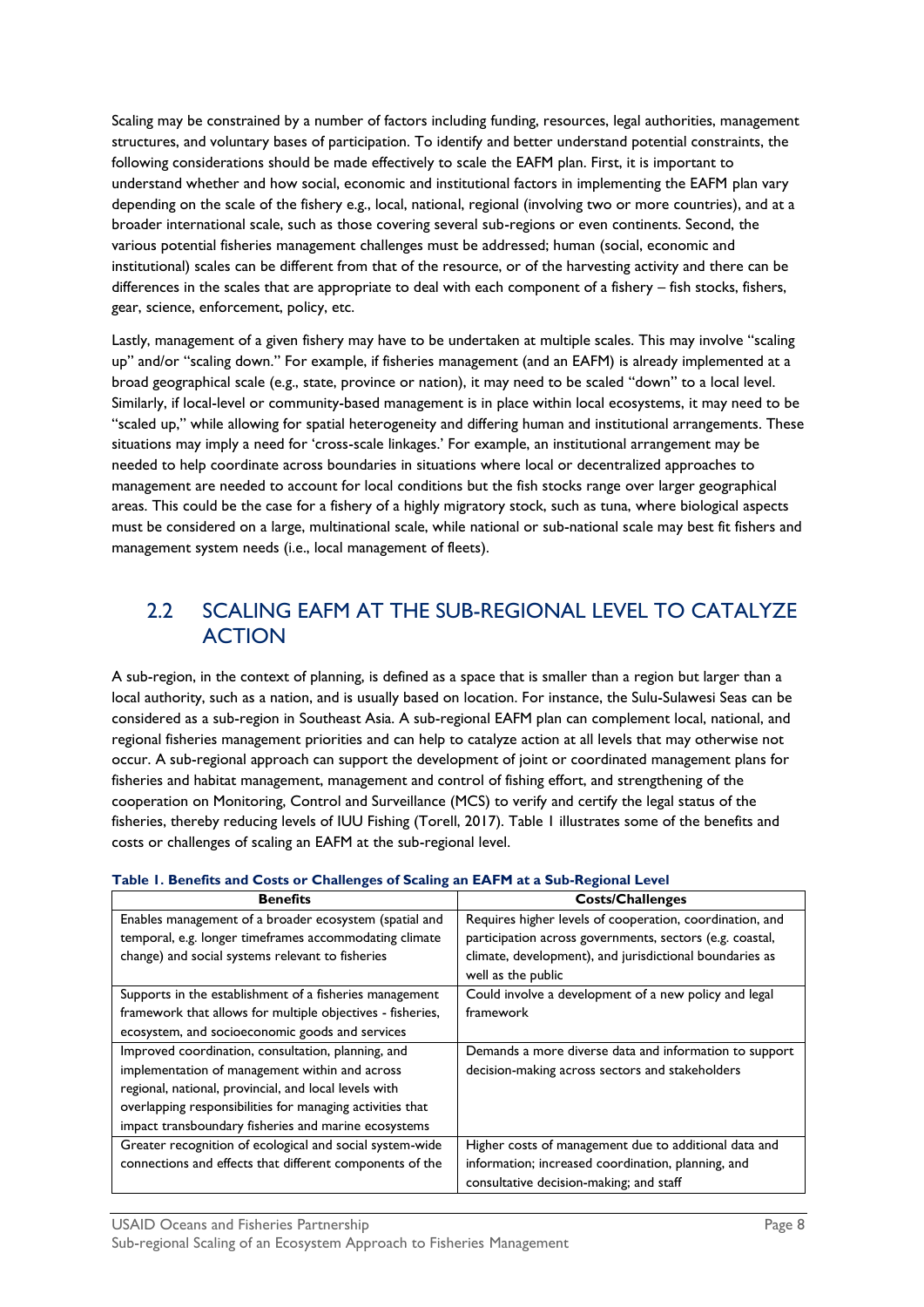| ecosystem can have on each other over a broader            |                                                            |  |
|------------------------------------------------------------|------------------------------------------------------------|--|
| geography                                                  |                                                            |  |
| Enables fisheries management within broader multi-         | New stakeholder groups and organizations will have to be   |  |
| sectoral approaches - such as Ecosystem-based              | organized and coordinated with existing groups.            |  |
| Management (EBM) and Integrated Coastal Management         |                                                            |  |
| (ICM) – dealing with goals from all sectors such as        |                                                            |  |
| fisheries, mining, shipping, tourism, coastal development, |                                                            |  |
| agriculture, and forestry                                  |                                                            |  |
| Facilitates initiations of frameworks to recognize and     | Demands a wider scope in MCS and enforcement               |  |
| reduce potential or existing conflicts that impact or are  |                                                            |  |
| impacted by fisheries and to accommodate multiple uses     |                                                            |  |
| Creates connection between regional and national           | Effectiveness of plan is dependent upon national political |  |
| planning and policy goals and practical implementation     | and economic priorities                                    |  |
| through local government units.                            |                                                            |  |
| Enables determination of multiple spatial and temporal     | Effective planning requires harmonized workplans and       |  |
| scales reflecting the natural hierarchy of the ecosystem   | budgets across multiple governments.                       |  |
| Enhances capacity building through shared knowledge and    | Requires an establishment of a lead organization to        |  |
| skills                                                     | oversee coordination and integration                       |  |
| Improved transboundary management decision-making          | Countries must be able and willing to share information    |  |
| and problem-solving that are matched to the spatial and    |                                                            |  |
| temporal scale of the ecosystem                            |                                                            |  |

Harmonizing EAFM among multiple levels is an important prerequisite for catalyzing fisheries management actions successfully across multiple scales of governance and management. Linkages between and among the various scales are critical, particularly among governance scales ranging from individual communities to districts to provinces to national governments. National planning and policy goals are often disconnected, as are practical goals and implementation through decentralized local government units, management of nearshore and offshore fisheries, and how different agencies deal with commercial fisheries versus artisanal/subsistence fisheries. One of the challenges in sub-regional EAFM planning is to establish methods to assess and ensure that the actions of the coastal and fisheries institutions at each level of government are harmonized and are consistent with agreed EAFM goals and policies. Similarly, at a regional level disconnects may occur between or across all of the participating nations in the region, regardless of whether or not they share transboundary fish stocks or have abutting EEZs.

Harmonization across scales calls for consistent approaches between national and local government, reinforcing the importance of a legally authorized, inclusive framework that allows for effective harmonization of policy and operational objectives. By matching management decisions to the spatial scale of the ecosystem, to the programs for monitoring all desired ecosystem attributes, and to relevant management authorities, ecosystem objectives are much more likely to be successfully achieved.

Several conditions are necessary to address the challenges of EAFM scaling at the sub-regional level and support effective plan design and implementation:

- Coordination mechanisms must exist across levels of government (regional, national, and local), as well as across different ministries, to incorporate data and information sharing, planning, and local implementation support. Mechanisms should also involve large-scale areas, such as a seascape, across Fisheries Management Unit (FMU) boundaries, and across Marine Protected Area (MPA) networks.
- A specific, lead regional and national government agency should be designated to oversee and encourage coordination and integration between agencies and departments at all levels.
- A clear set of outcome-based objectives must be approved by decision makers and officials.
- A supportive EAFM policy framework should be established, including harmonized national and local legislations and policies that integrate climate change adaptation, ecosystem approach to fisheries, and biodiversity conservation.
- Harmonized work plans and budgets must be established to support integration across levels of government.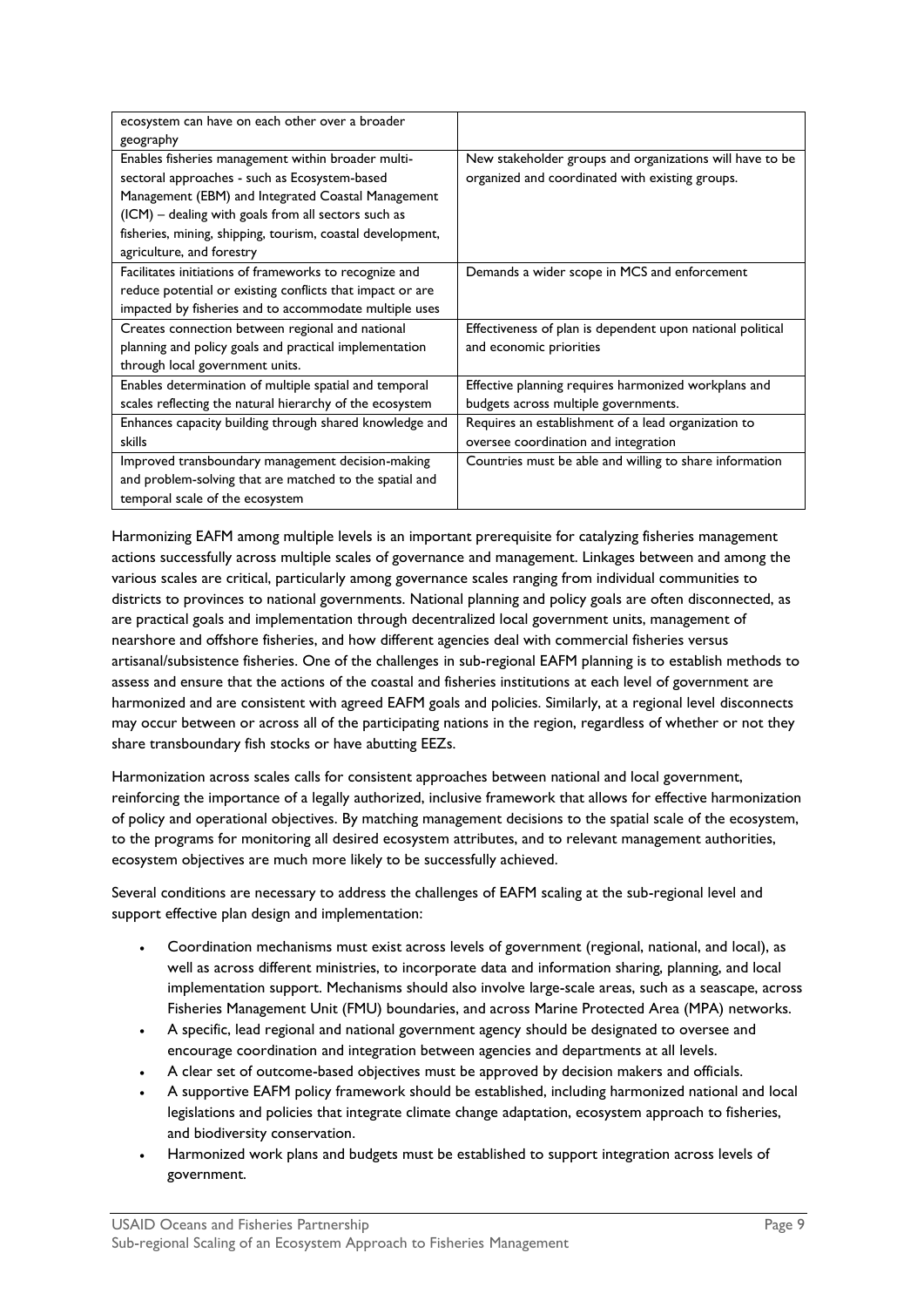- Stakeholder involvement must be encouraged in all aspects of the management system.
- Capacity building must be conducted at regional, national, local government, and community levels to support the application of EAFM (in the areas of integrated planning and management, standardization and cascading across the country, and on-the-ground EAFM application).
- Regular collection of data and information must be conducted and shared by supporting agencies, with active support exercised for site-level EAFM implementation.

Many issues threatening marine ecosystems are typically beyond the mandate of fisheries agencies, thus EAFM governance requires coordination and cooperation between government agencies, data and information sharing, support for local implementation, and work plan and budget harmonization. In addition, support should be provided to scale up best management practices and innovations such as efforts to align resource management actions with national policies and among neighboring countries that share fish stocks. Moreover, an EAFM should be integrated with other sectoral and environmental management approaches—such as Integrated Coastal Management (ICM) and Integrated Watershed Management (IWM)—that address terrestrial and terrestrial/marine management.

# <span id="page-12-0"></span>3. A CASE STUDY ON SCALING FOR A SUB-REGIONAL EAFM APPROACH: THE SULU-SULAWESI SEASCAPE

## <span id="page-12-1"></span>3.1 THE SULU-SULAWESI SEASCAPE

The Sulu-Sulawesi Seascape (SSS) can be used as an example of how sub-regional EAFM plans can be designed, developed, and implemented to be scaled up to support and link to relevant international, regional, and other sub-regional fisheries management plans and environmental initiatives and scaled down to support and link to relevant national, provincial/state, and local fisheries management plans (Figure 1). The SSS sub-regional EAFM plan is an entirely voluntary agreement, with all proposed management actions 'offered' (i.e., contributed) and 'maintained' at the discretion of each participating nation.



#### **Figure 1. Map and the geophysical boundary of the SSS**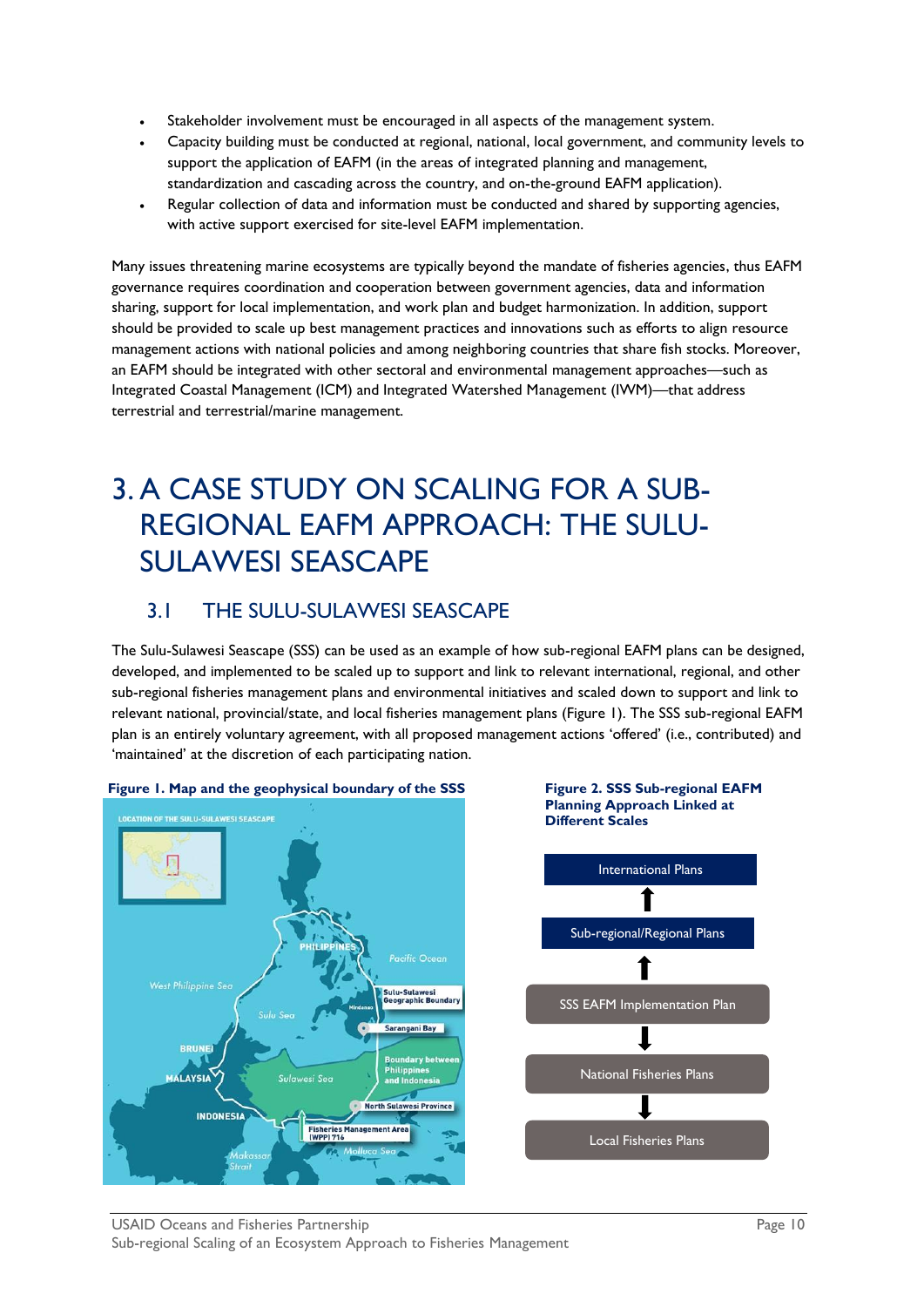From a biophysical and fisheries perspective, Southeast Asia is a region within the wider Indo-Pacific Ocean. Within this region, four Large Marine Ecosystems (LMEs) have been identified – the Gulf of Thailand, South China Sea, Sulu-Celebes Sea (or Sulu Sulawesi Seascape (SSS)), and the Indonesian Sea. LMEs are relatively large areas of ocean space of approximately 200,000 square kilometers (77,220 square miles) or greater, adjacent to the continents in coastal waters where primary productivity is generally higher than in open ocean areas (NOAA, 2018). The physical extent of the LME and its boundaries are based on four linked ecological criteria: (i) bathymetry; (ii) hydrography; (iii) productivity, and (iv) trophic relationships.

In the Southeast Asian region, six transboundary marine and inland sub-regional areas are of vital importance to the region's socio-economic make-up because of their unique social, ecological, and economic characteristics (Torell, 2017). These include the Gulf of Thailand, Andaman Sea, (Northern) South China Sea/Tonkin Gulf, SSS, Arafura-Timor Seas, and Mekong River Basin.

The SSS sub-region (Figure 2) is one component of the wider Indo-Pacific Ocean Region (also known as the Coral Triangle Region) within Southeast Asia, geographically defined as the waters encompassed by the Sulu-Sulawesi Marine Ecoregion (SSME). The sub-region covers a marine area of over 900,000 square kilometers (347,490 square miles) and is bounded among three nations: Indonesia, Malaysia, and the Philippines (ADB, 2011; DeVantier, Alcala, and Wilkinson, 2004). The SSS sub-region has been referred to as the Sulu-Celebes Sea Large Marine Ecosystem (Heileman, 2009; TWAP, 2005), and since 2009, as the Sulu-Sulawesi "Seascape". The Seascape is one of the priority seascapes recognized by the Coral Triangle Initiative on Coral Reefs, Fisheries and Food Security (CTI-CFF) Seascape working group.

Previous geographic definitions of the SSS sub-region, including both the SSME (ADB, 2011; DeVantier, Alcala, and Wilkinson 2004) and the Sulu-Sulawesi Seascape (CTI-CFF et al., 2015), have been justified based on the results of the UNEP Global International Waters Assessment, which identify the sub-regions' boundaries based off of the geophysical delineation of the island drainage basins that flow into the Sulu and Celebes Seas (UNEP, 2005). These boundaries include catchment/watershed topography from Northern Luzon, the Visayan Islands in the North and Northeast, down along the Diuata mountain range of Eastern Mindanao Island in the East, through to Northern Sulawesi in the South (UNEP, 2005). The area is also bounded by East Kalimantan (Indonesia) and Eastern Sabah (Malaysia) in the southwestern part of the sub-region, and Palawan Island in the northwest (UNEP, 2005). All boundaries exclude catchments and rivers that feed into the South China Sea or Pacific Ocean (UNEP, 2005). These geophysical boundaries well overlap with the WWF SSME definition and boundaries (Spalding et al. 2007; WWF, 2009).

The Global Environmental Fund (GEF) has identified the Large Marine Ecosystem (LME) approach as an engine for achieving SDG 14 (GEF LME: LEARN, 2017). It specifically cited that the areas to be addressed for the Sulu-Celebes LME are: strengthening law enforcement through cooperation and exchange of information among marine law enforcers (trans-border); and improving bilateral or multilateral coordination to combat IUU fishing. The Sustainable Development Strategy for Seas of East Asia (SDS-SEA) has sustainable fisheries as a major component among its strategies, objectives and action programs.

Some regional plans, including international treaties and agreements, do not strictly focus on fisheries and reflect other elements or concerns from other sectors, such as integrated coastal management, biodiversity conservation, and environmental management. Relevant international agreements include the 2009 FAO Port State Measures to Prevent, Deter and Eliminate Illegal, Unreported and Unregulated Fishing and the 1995 FAO Code of Conduct for Responsible Fisheries (CCRF). Other international agreements referencing fisheries management along with other cross-cutting themes include: the 1992 Convention on Biological Diversity; the 1992 Action Agenda for Sustainable Development (Earth Summit); the 1982 United Nations Convention on the Law of the Sea (UNCLOS); and the 1973 CITES (the Convention on International Trade in Endangered Species of Wild Fauna and Flora, also known as the Washington Convention). The Fourteenth United Nations' 2015 Sustainable Development Goals (SDGs), Life below Water (Conserve and sustainably use the oceans, seas and marine resources), also addresses concerns relating to fisheries management.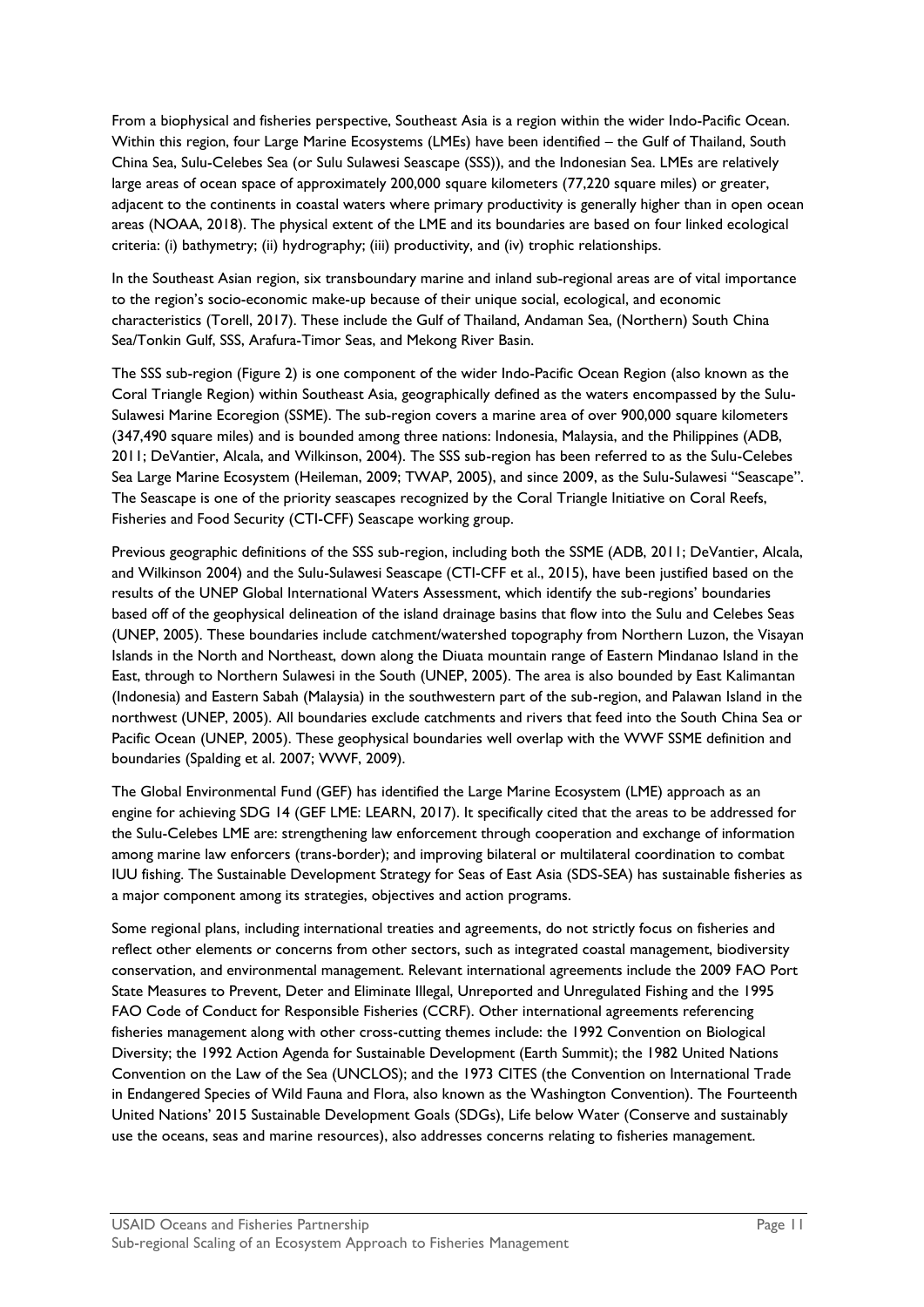In addition to the importance that the SSS serves for fisheries production, food security, and economic development in the region, it is also a globally significant priority area for biodiversity conservation. The SSS sub-region is the epicenter of global marine biodiversity, with the highest number of coral reef, marine fish, seagrass, and mangroves species in the world (CTI-CFF Regional Secretariat 2016). The sub-region is characterized by a tropical climate and complex and wide-ranging biophysical characteristics and oceanography that contribute to its exceptionally abundant marine biodiversity (Miclat, Ingles, and Dumaup, 2006; CTI-CFF Regional Secretariat, 2009). The deterioration of environmental conditions in the ecoregion indicates that the resource extraction has exceeded the natural capacity of this marine ecosystem for recovery (CTI-CFF Regional Secretariat, 2016). Shared boundaries, ecosystem dynamics and resources, as well as transboundary environmental issues (including human migration) justify a sub-regional approach to conserving the SSS (Miclat, Ingles, and Dumaup, 2006; CTI-CFF Regional Secretariat, 2009).

## <span id="page-14-0"></span>3.2 DEVELOPING A SUB-REGIONAL EAFM PLAN FOR THE SSS

The development of an EAFM plan for the SSS sub-region commenced in 2015, led by the Coral Triangle Initiative on Coral Reefs, Fisheries and Food Security (CTI-CFF) and supported through a number of implementing partners. It utilized a five-step process developed under the U.S. Coral Triangle Initiative

(Pomeroy et al., 2013) (Figure 3). An initial vision and draft set of goals and objectives were conceived out of the "EAFM Implementation Planning Meeting" convened by CTI-CFF and National Oceanic and Atmospheric Administration (NOAA) in Manado, Indonesia in 2015. During the workshop, participants revisited the results of the Transboundary Diagnostic Analysis (Sulu-Sulawesi Marine Ecoregion Tri-National Committee, 2013), prioritized and agreed on the key issues. They defined the Fisheries Management Units (FMU), established a common vision for the SSS, and agreed upon the main issues and threats in the region. As documented in the workshop report that followed (CTI-CFF et al., 2015), a second, follow-on workshop to review and refine the outputs of this initial workshop was proposed as an important next step.



In August 2017, USAID Oceans and its partner, SEAFDEC, held the "Southeast Asia Fisheries Management Planning Workshop: Taking the Sub-Regional Approach," workshop in Bangkok, Thailand to revitalize the planning process in an effort to strengthen fisheries management in Southeast Asia through a sub-regional and ecosystem approach. During the workshop, attendees developed and proposed sub-regional EAFM plans for three sub-regions across Southeast Asia: the SSS; the South China Sea (including the Gulf of Thailand); and the Andaman Sea. The workshop served as an opportunity to review, refine, and amend the outputs generated from the 2015 workshop in support of developing a SSS sub-regional EAFM plan. A number of subregional objectives and proposed management actions were also developed at the 2017 workshop.

Managing fisheries at an ecosystem scale requires that all stakeholders established and agree upon the area that is to be covered, the FMU. Through FMUs, fisheries may be managed at various nested scales, with comanagement arrangements in each of the FMUs. At each scale and each FMU, management plans are developed with reference and governance arrangements to link it both 'up' and 'down.' Using the Sulu-Sulawesi Seascape (SSS) sub-region as an example of a FMU, a structure was developed to link or scale the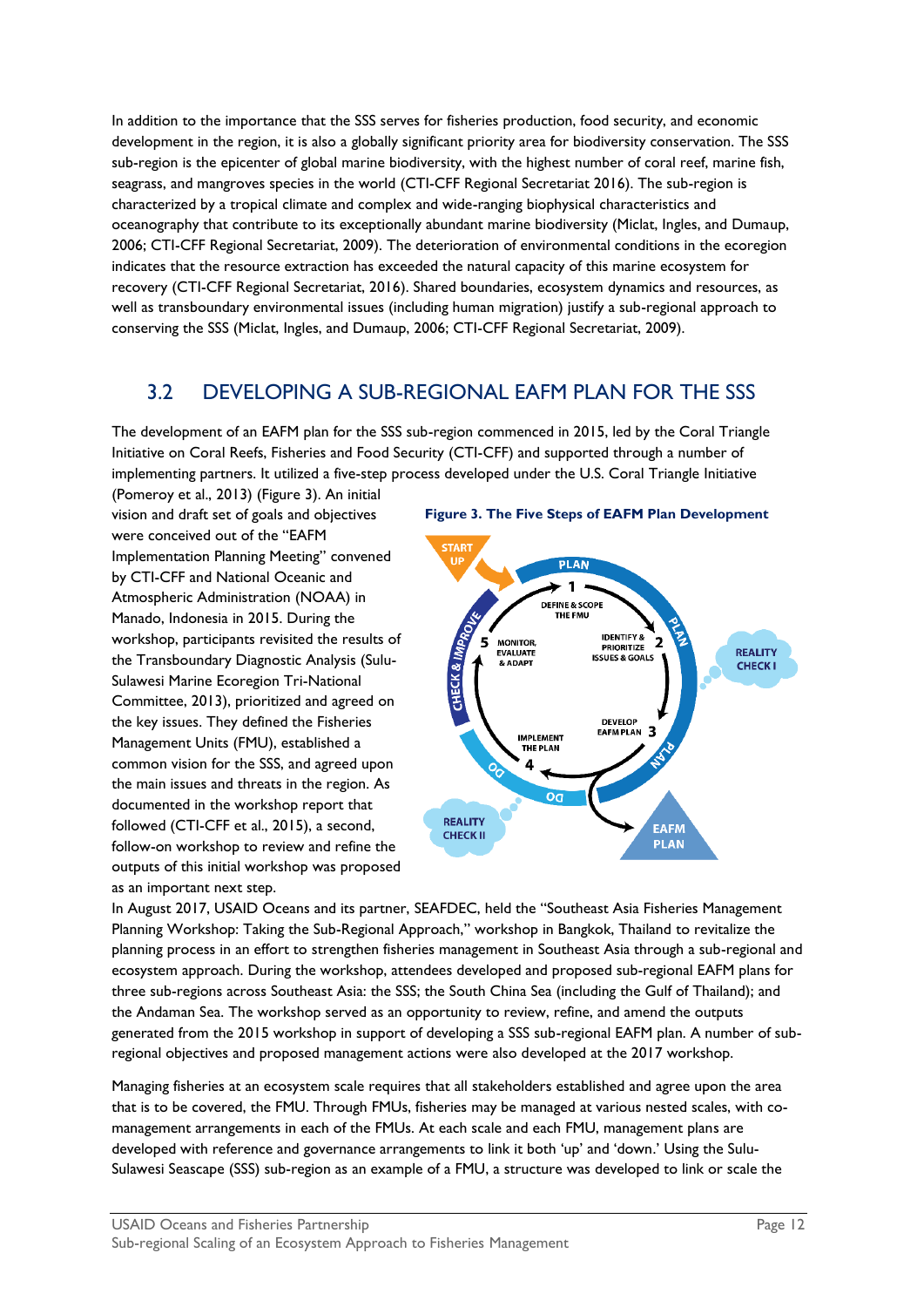sub-region plans "up" to international agreements and "down" to local fisheries management units. The Seascape's boundary functions as the regional FMU of the SSS Sub-regional EAFM Plan. In characterizing the FMU, it is important to include an explanation of how (delineation) and why (justification for the delineated area) the boundaries of the proposed sub-regional EAFM planning area were generated.

At the 2017 workshop, a common vision was agreed upon, and participants also identified a number of reasons for

#### **Updated Vision for the SSS Subregion:**

"By 2035, the Sulu-Sulawesi Seascape is ecologically healthy and delivers ecosystem services that provide equitable socioeconomic and cultural benefits through generations, by collaborative and sustainable fisheries management across all political and cultural boundaries."

supporting marine biodiversity conservation within the SSS sub-region (Table 2). 'Food security' and 'sustainable fisheries' were considered the most important reasons, followed secondarily by both 'human benefit/well-being' and 'economic security', while 'to recover/restore depleted marine/fishery resources' and the region's 'intrinsic, unique value' were viewed as a less critical priority for the group.

#### **Table 2. Summary of Consensus Points on the Primary Threats and Issues, Root Causes, and Rationale for Conserving Marine Biodiversity within the SSS Sub-region from the Southeast Asia Fisheries Management Planning Workshop, 2017**

| Top threats and issues                                                                                                                                                                  | Primary root causes                                                                                                                                                 | Rationale for conserving marine biodiversity                                                                                                                                                                                                                                                      |
|-----------------------------------------------------------------------------------------------------------------------------------------------------------------------------------------|---------------------------------------------------------------------------------------------------------------------------------------------------------------------|---------------------------------------------------------------------------------------------------------------------------------------------------------------------------------------------------------------------------------------------------------------------------------------------------|
| Overfishing<br><b>IUU fishing</b><br><b>Destructive</b><br>fishing<br><b>Habitat</b><br>destruction<br><b>Pollution</b><br><b>Declining stocks</b><br>Transboundary<br>crime<br>Tourism | Poverty<br>Weak governance<br>High demand<br>Poor management<br>Income needs<br>Climate change<br>Lack of monitoring,<br>enforcement<br>Lack of data or information | Food security<br>Sustainable fisheries<br>Human benefit (supports human<br>well-being)<br>Economic security, livelihoods<br>Restore depleted marine resources<br>Intrinsic, unique value of region<br>Protect the food web (trophic<br>levels)<br>Cultural relationship, traditional<br>knowledge |

The sub-regional plan calls for an immediate (near-term) focus on five species of high-value and economicallyimportant transboundary small pelagic fisheries, and a longer-term focus on seven target species of high-value and economically-important transboundary large pelagic and neritic tuna fisheries, as well as six target species of coral reef-associated transboundary fish species within the SSS sub-region.

The plan was developed around the following sub-regional goals, based in the three pillars of an EAFM:

1. Ecological Well-being:

"Improved long-term health of living marine resources and their habitats through responsible regional fisheries management for optimal benefits to our communities."

There are two proposed phases for this regional fisheries management goal:

• An initial phase (in the immediate/near-term, from 2018-2023) focused on a specified set of small pelagic fisheries shared among all three nations within the subregion; and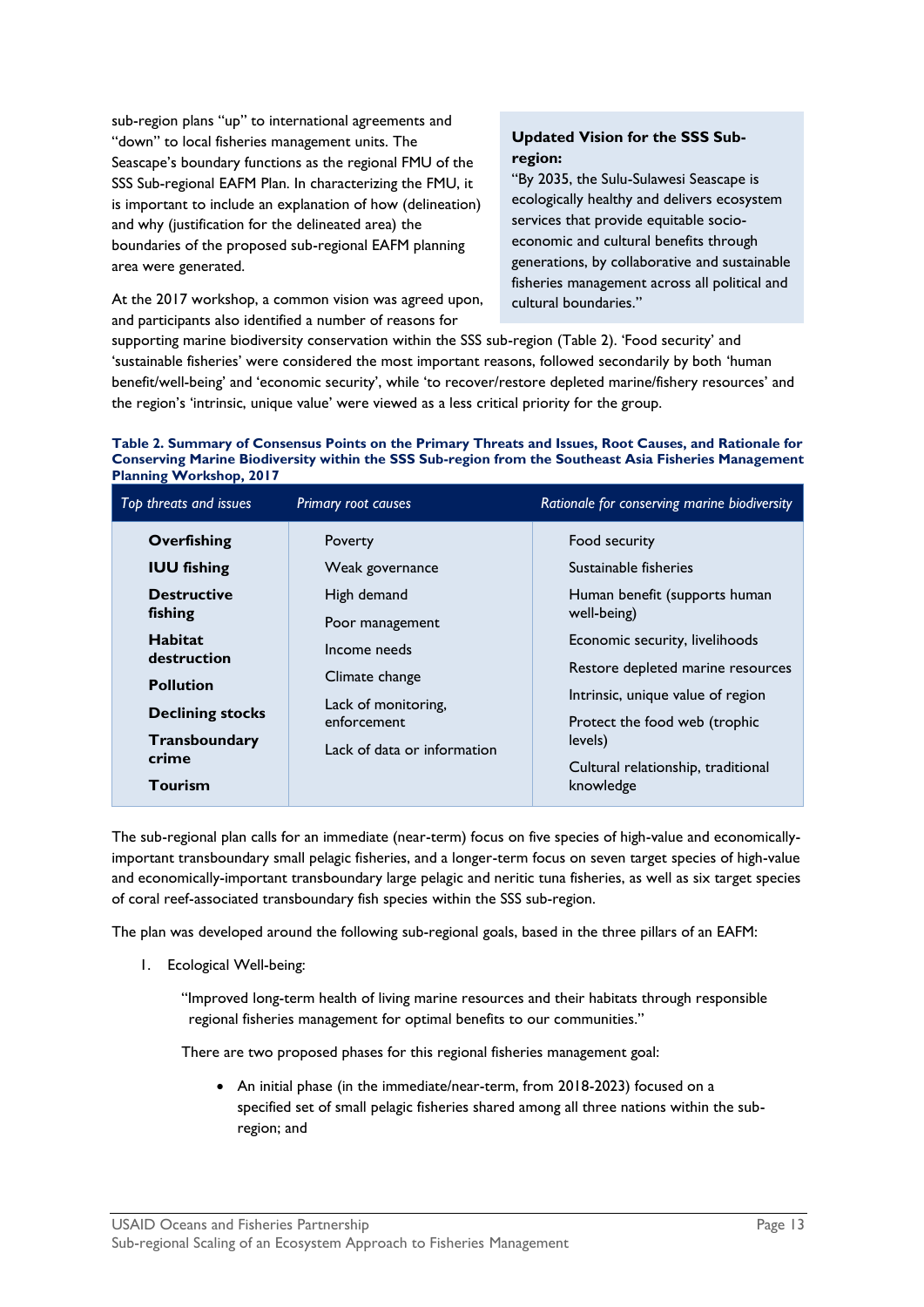- A later phase (in the mid-term, from 2023-2030) with a broader/expanded focus encompassing transboundary large pelagic (including neritic tuna) and coral reef fisheries across the sub-region.
- 2. Human Well-being:

"Resilient, self-reliant, and empowered communities who benefit from inclusive, just, responsible, and economically- and socially-equitable fisheries management."

3. Good Governance

"Improved governance and transboundary fishery policy capacity through a coordinated regional framework that is effectively implemented through a participatory, responsive, transparent, and adaptive process."

Throughout 2017 and 2018, USAID Oceans continued to design and develop the plan. The draft was formally endorsed by the CTI-CFF EAFM Technical Working Group and Senior Officials Meeting (SOM-13) in November 2017, with review, finalization, and adoption of the plan integrated into the EAFM TWG 2018 Workplan. A third workshop was held in July 2018 to finalize the plan in partnership with the CTI-CFF Seascape Working Group, GIZ and partners. In July 2018, a two-day workshop was held in the Philippines to finalize of the draft SSS sub-regional EAFM plan in preparation for its formal adoption in December 2018 and future implementation. The workshop re-convened attendees from the earlier 2015 and 2017 workshops and was co-organized by USAID Oceans, CTI-CFF, GIZ, and delegates from Indonesia, Malaysia and the Philippines. Following, USAID Oceans continued to socialize the draft plan in the region for proposed Plan adoption in late 2018.

## <span id="page-16-0"></span>3.3 "LINKING" THE SUB-REGIONAL PLAN

The SSS sub-regional plan was designed to scale up to link to the interests and activities of several existing regional fisheries organizations such as SEAFDEC, CTI-CFF, the Illegal, Unregulated, and Unreported Regional Plan of Action (RPOA-IUU), and other relevant legal and policy instruments. At the regional level, the SSS sub-regional EAFM plan is linked 'upward' to the CTI Regional Plan of Action – Goal 2 – Target 1: Strong legislative, policy and regulatory frameworks in place for achieving an EAFM and Southeast Asia's regional implementation of the FAO CCRF (SEAFDEC, 2003). Other regional plans include the 2007 Regional Plan of Action to Promote Responsible Fishing Practices including Combating IUU Fishing in the Region (RPOA-IUU) and the Conservation and Management Measures of the Western and Central Pacific Fisheries Commission.

The SSS sub-regional EAFM plan also supports existing, related management efforts also focused at the subregional level; for example: The Ecoregion Conservation Plan (ECP) for the Sulu-Sulawesi Marine Ecoregion (SSME, 2003); the SSME Regional Strategic Action Program (GEF/UNDP/UNOPS, 2013); and the Comprehensive Action Plan for SSME (ADB, 2011).

Developed through the ECP, all three plans are based on the same three long-terms goals:

- 1. A marine ecoregion that remains globally unique and a center of diversity with vibrant ecological integrity, including all species assemblages, communities, habitats, and ecological processes.
- 2. A highly productive ecoregion that sustainably and equitably provides for the socioeconomic and cultural needs of the human communities dependent on it.
- 3. An ecoregion where biodiversity and productivity are sustained through the generations by participatory and collaborative management across all political and cultural boundaries.

The plan's "nested" approach and linkages can be seen through the Philippines, where the sub-regional plan aligns with national and local planning initiatives (Figure 4). Figure 4 shows how the SSS sub-regional EAFM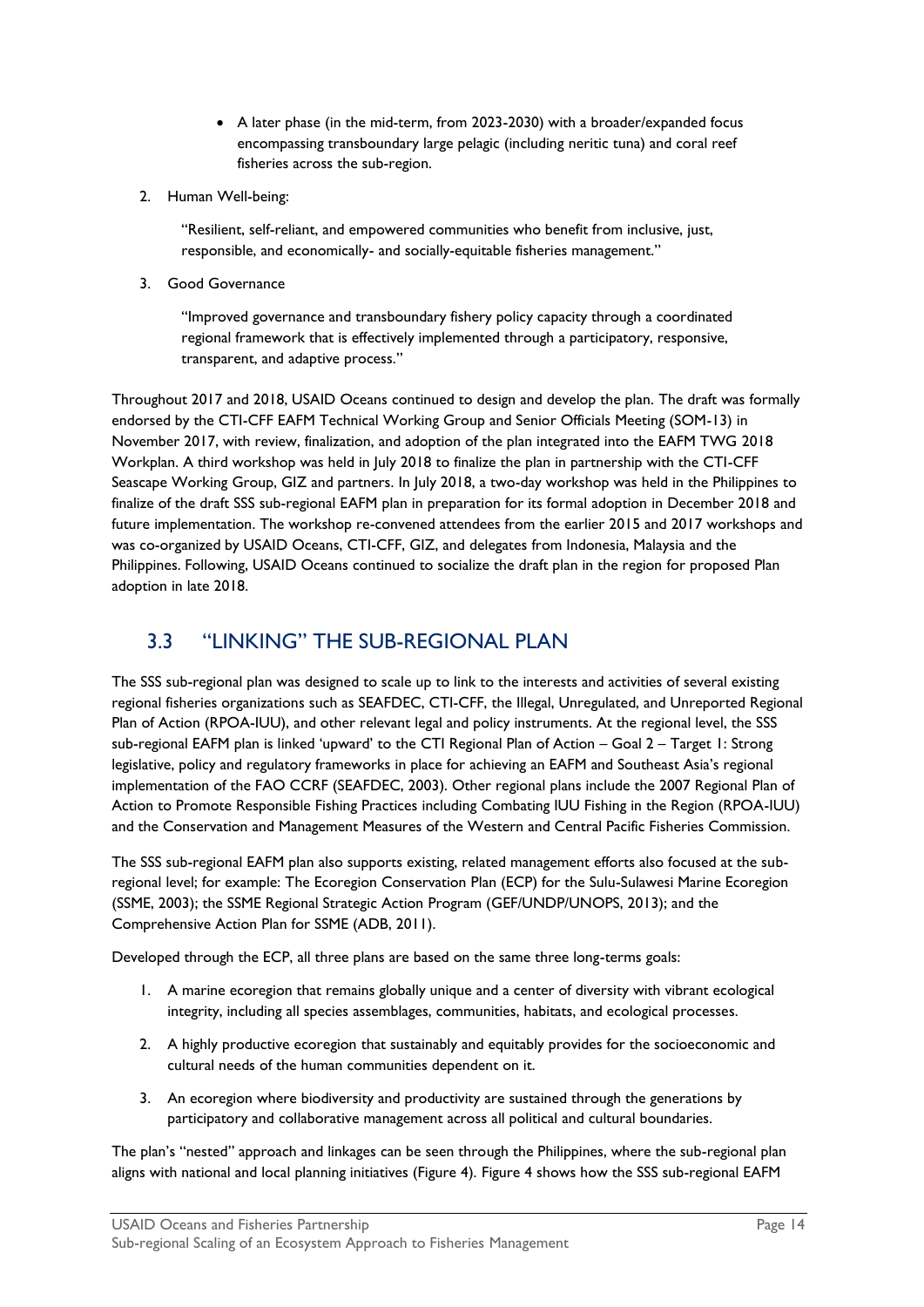plan links 'downward' to relevant national, provincial, and local fisheries management plan. In the Philippines, the SSS sub-regional EAFM plan may link 'downward' to and support national, provincial, and local fisheries management efforts, such as the 2015 Comprehensive National Fisheries Industry Development Plan (CNFIDP) and the National Tuna Management Plan (NTMP). At a local level, for example in the Southern Philippines, the SSS sub-regional EAFM plan links to and supports projects and programs of the Sustainable Fisheries Management Plan (SFMP) of Region 12, the Integrated Coastal Management Plan for General Santos City, and the Fisheries Annex of the Sarangani Bay Protected Seascape Protected Area Management Plan (2014-2019). Similarly, in Indonesia, the SSS sub-regional EAFM plan should support and be linked to the National Tuna Fisheries Management Plan, as well as provincial fisheries planning and local fisheries management efforts at a community level within WPP 716.





## <span id="page-17-0"></span>3.4 PLAN GOVERNANCE AND COORDINATION

In the case of the SSS, the sub-regional EAFM plan will be implemented by three governments (and their fisheries authorities). This requires coordination and cooperation among each nation at different levels and across multiple sectors, such as across the ministries or institutions with management authority over fish, coasts, and climate—as well as associated sectors like mining, energy, agriculture, and tourism, among others. For the SSS, the primary agencies at the national level within the SSS sub-region are the Indonesia Ministry of Maritime Affairs and Fisheries (MMAF), the Malaysia Department of Fisheries, and the Philippines Bureau of Fisheries and Aquatic Resources (BFAR).

It is recommended that a voluntary coordinating governance mechanism be established at the sub-regional level to support coordination and coordination. In the case of the SSS, an existing regional fisheries organization, such as CTI-CFF, SEAFFDEC, or the Tri-National Committee for the Sulu-Sulawesi Marine Ecoregion (Miclat, Ingles and Dumaup, 2006) and the SSME Sub-committee on Sustainable Fisheries (ADB, 2011), were envisioned to serve in this role. Under the proposed SSS EAFM plan, a Sulu-Sulawesi Seascape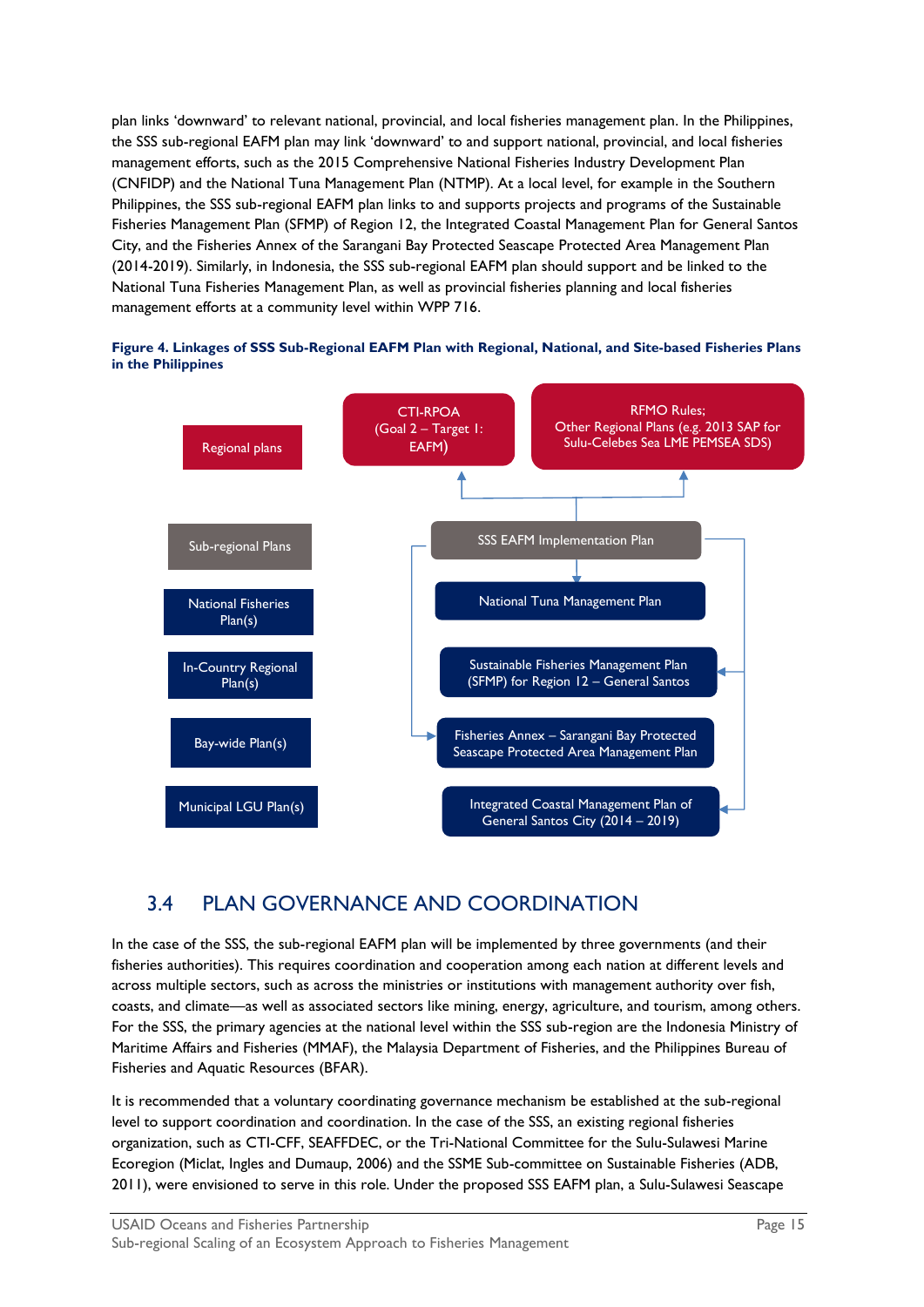sub-regional coordinating mechanism was proposed, to be comprised of the CTI-CFF EAFM working group and the National Coordinating Committees in in Indonesia, Malaysia, and the Philippines.

# <span id="page-18-0"></span>4. CONCLUSIONS

Transitioning toward an EAFM will involve broadening the scale of what is being managed—spatially and temporally—and more attention to governing across scales. One of the greatest shortfalls of conventional fisheries management is the mismatch of scales of governance to the scales of the system managed. As such, identifying appropriate spatial, temporal, and governance scales is perhaps one of the most important aspects of transitioning to an EAFM. Scale factors into a plethora of management decisions, for example in determining boundaries (e.g., the relevant fish stocks and habitats to manage); determining the multiple spatial and temporal scales reflecting the natural hierarchy of the ecosystem (e.g., from large marine ecosystems such as the Sulu-Sulawesi Seascape to small estuaries such as San Miguel Bay in the Philippines); and in establishing climate change adaptation measures (e.g., counting on uncertainties). In almost all situations, regardless of the degree of management centralization, EAFM-implementing institutions will need to consider mechanisms to scale up and scale down management decision-making within and across the community, municipality, district, province, national, and regional levels.

Torell (2017) states that strengthened sub-regional cooperation with development of joint or coordinated fisheries management plans needs to be promoted, including research and studies on the social, ecological, and economic importance of fisheries and aquatic resources utilization. This would enhance the understanding and raise awareness on the significance of national and regional fish and fishery products as sources of domestic food security, employment opportunities for millions of people and profits for export industries. Improved and coordinated management and environmental protection is also a prerequisite for sustainability.

**For more information** on the design, development, and adoption process of the SSS Sub-regional EAFM plan, visit [www.seafdec-oceanspartnership.org.](http://www.seafdec-oceanspartnership.org/)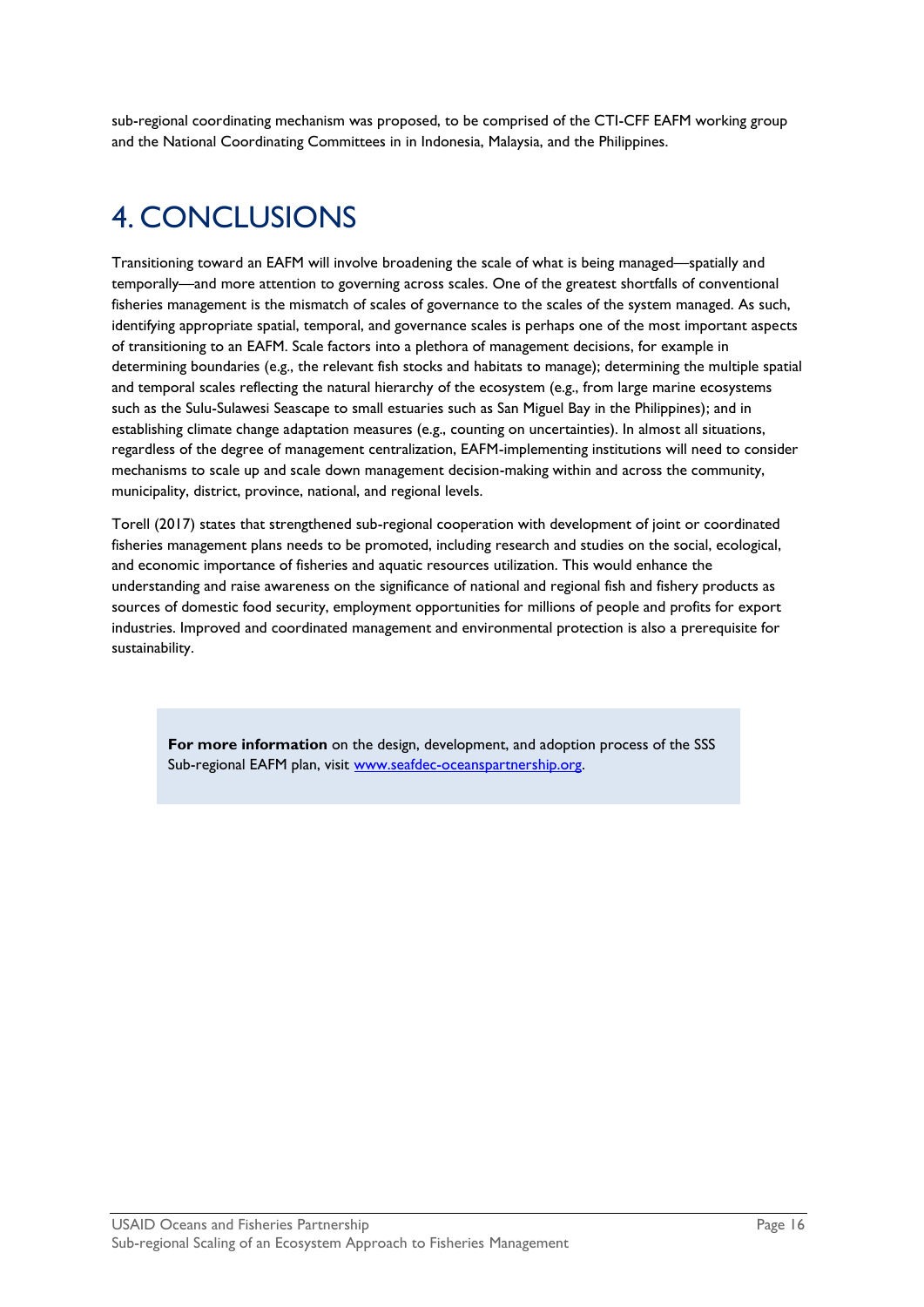# <span id="page-19-0"></span>**REFERENCES**

**ADB (2011).** Comprehensive action plans of the Sulu–Sulawesi Marine Ecoregion: A priority seascape of the Coral Triangle Initiative. Asian Development Bank, Mandaluyong City, Philippines. 141

**Chua, T. E. (2006).** The Dynamics of Integrated Coastal Management: Practical Applications in the Sustainable Coastal Development in East Asia. Global Environmental Facility (GEF)/United Nations Development Program (UNDP)/International Maritime Organization (IMO)/Regional Program on Building Partnerships on Environmental Management for the Seas of East Asia (PEMSEA), Quezon City, Philippines.

**CTI-CFF et al. (2015)**. Sulu-Sulawesi Seascape Ecosystem Approach to Fisheries Management (EAFM) Implementation Planning Meeting, June 2-5 2015, Manado, Indonesia. Workshop Report. Coral Triangle Initiative on Reefs, Fisheries, and Food Security (CTI-CFF). Manado, Indonesia. 43

CTI-CFF Regional Secretariat (2009). Regional Plan of Actionstrictoral Triangle Initiative on Coral Reefs, Fisheries and Food Security (CTI-CFF). CTI-CFF Regional Secretariat, Manado, Indonesia. 87

**DeVantier, Lyndon, Angel Alcala, and Clive Wilkinson (2004).** "The Sulu-Sulawesi Sea: Environmental and Socioeconomic Status, Future Prognosis and Ameliorative Policy Options." Ambio Vol. 33  $No$   $I=2$ 

FAO. 1995. Code of conduct for responsible fisheries. The Food and Agriculture Organization (FAO) of the United Nations. Rome, Italy. 41

**FAO (2003).** Fisheries management. 2. The ecosystem approach to fisheries. FAO Technical Guidelines for Responsible Fisheries 4, Suppl. 2. UN Food and Agriculture Organization, Rome.

**FAO (2016).** The State of World Fisheries and Aquaculture 2016: Contributing to food security and nutrition for all. The Food and Agriculture Organization (FAO) of the United Nations. Rome, Italy. 200 pp. GEF LME: LEARN. 2017. The Large Marine Ecosystem Approach: An Engine for Achieving SDG 14. Paris, France. Write up text organizational chart 23 sept 2017.

**Heileman, S. (2009).** "VIII-16 Sulu-Celebes Sea LME." In Sherman, K. and Hempel, G. (Eds) The UNEP Large Marine Ecosystem Report: A perspective on changing conditions in LMEs of the world's Regional Seas. UNEP Regional Seas Report and Studies No. 182. The United Nations Environment Programme (UNEP). Nairobi, Kenya. 309-320.

**Miclat, Evangeline F.B., Jose A. Ingles, and Jose Noel B. Dumaup. (2006).** "Planning across boundaries for the conservation of the Sulu-Sulawesi Marine Ecoregion." Ocean and Coastal Management, Volume 49, Issues 9–10, 597-609.

**National Oceanic and Atmospheric Administration. (2018).** Large marine ecosystems of the world. http://www.lme.noaa.gov/

**Pomeroy, R.S. (2013).** Marine Fisheries in Crisis: Improving Fisheries Management in Southeast Asia. Chapter 5 in R. Hathaway and M. Mills (Eds) New Security Challenges in Asia. Woodrow Wilson Center Press, Washingon, DC.

**Pomeroy, R., R. Brainard, M. Moews, A. Heenan, J. Shackeroff, and N. Armada. (2013).** Coral Triangle Regional Ecosystem Approach to Fisheries Management (EAFM) Guidelines. Publication. Honolulu, Hawaii: The USAID Coral Triangle Support Partnership.